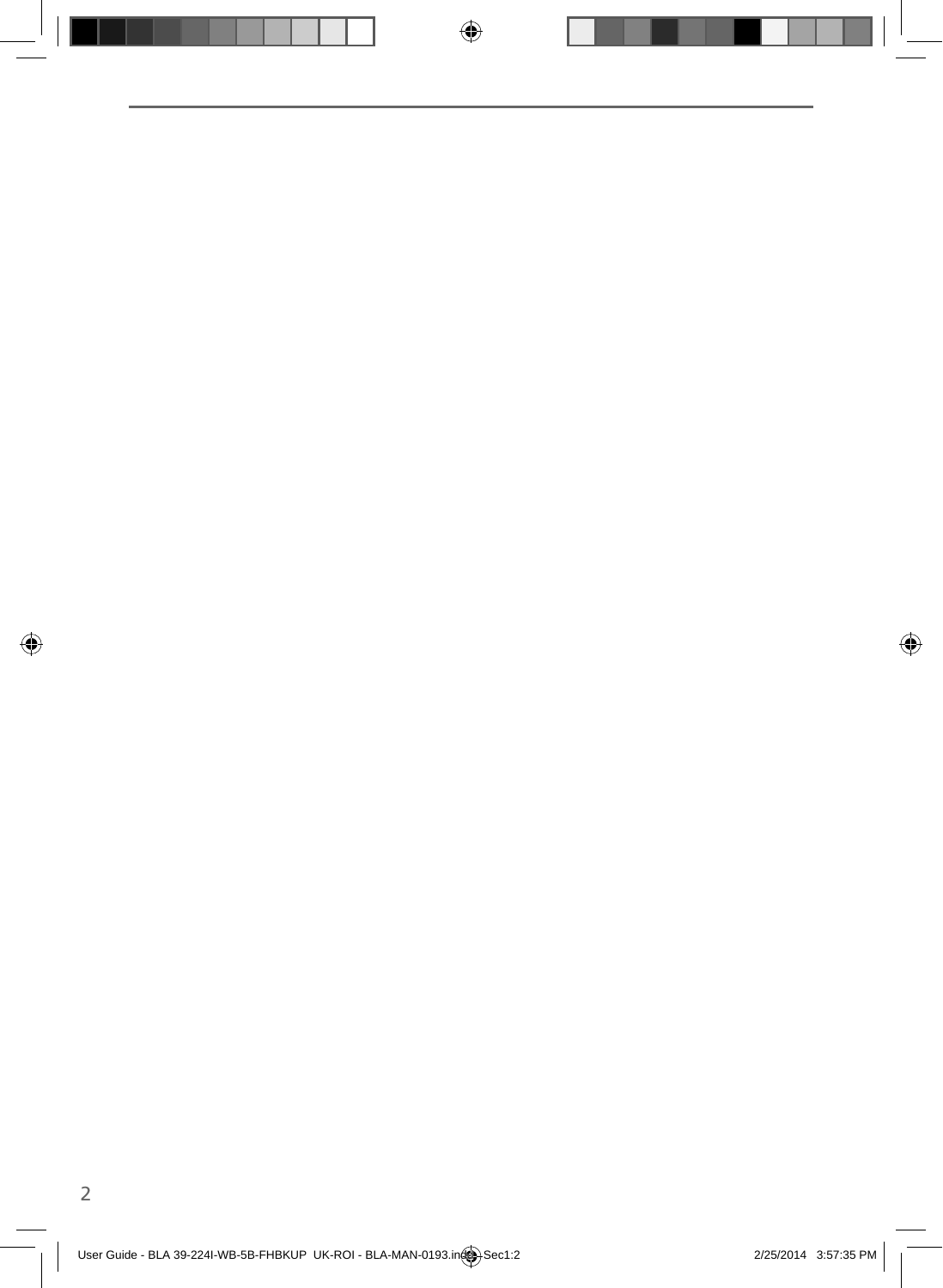### **IMPORTANT GUARANTEE INFORMATION**

Congratulations on purchasing this television. We hope you have many years of trouble free enjoyment from your purchase.

Your product is covered under the manufacturers guarantee for 12 months from date of purchase.

In the event of a fault being diagnosed, please refer to the frequently asked questions/ troubleshooting section at the rear of this user guide.

If you are still unable to remedy the fault, try resetting the TV to factory settings, (details in this user guide) or contact the helpline.

In the event that a fault is diagnosed, the helpline will arrange to collect the TV from your home or work address, return it to our service centre, repair the item and then return it to you.

If we believe we cannot offer a permanent repair, we will replace the item.

Helpline Information Telephone UK 0871 2000 463, ROI 01443 3940

Web support: www.umc-uk.co.uk

The telephone opening hours are Monday to Friday 8.30am to 6pm, Saturday 9am – 5pm.

You must retain all packaging materials, in addition to your proof of purchase/receipt, as you will need these in the event of warranty/service support.

This guarantee is in addition to and does not affect your statutory rights.

If you need to call the helpline, you will need the following information.

- 1) Model No \_\_\_\_\_\_\_\_\_\_\_\_\_\_\_\_\_\_\_\_\_\_\_\_\_\_\_\_\_\_\_\_\_\_\_\_\_\_ (You can fi nd this on the rear of the TV) 2) Date of purchase \_\_\_\_\_\_\_\_\_\_\_\_\_\_\_\_\_\_\_\_\_\_\_\_\_\_\_\_\_\_\_\_\_\_\_\_\_\_ (You can fi nd this on your sales receipt)
- 3) Serial Number \_\_\_\_\_\_\_\_\_\_\_\_\_\_\_\_\_\_\_\_\_\_\_\_\_\_\_\_\_\_\_\_\_\_\_\_\_\_ (You can fi nd this on the rear of the TV)

| Model No | " LED TV<br>Model No.: 30000000000000<br>Product Code: XXXXXXXXXXXXXX<br>Power 10000000000000<br>Energy class: X<br>$A = A$<br>٢۴<br><b>CLASS 1</b><br>л. э.<br>LASER PRODUCT<br>SERIAL NUMBER | Serial No. |
|----------|------------------------------------------------------------------------------------------------------------------------------------------------------------------------------------------------|------------|
|          |                                                                                                                                                                                                |            |

EXAMPLE OF LABEL ON REAR OF TV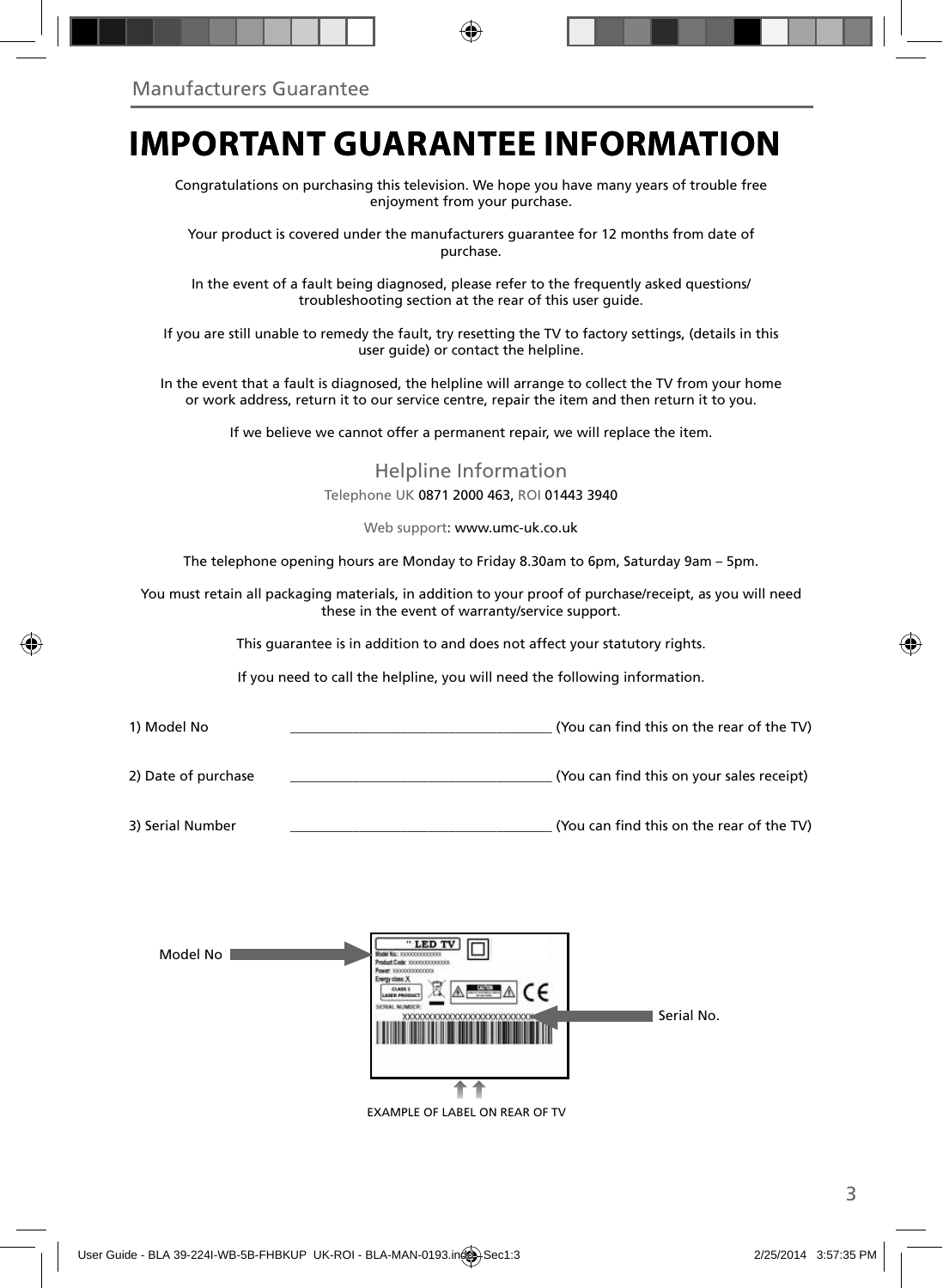## **IMPORTANT SAFETY INSTRUCTIONS**



Please read these instructions. All the safety and operating instructions should be read before the appliance is operated.

#### **Warnings**

- To reduce the risk of fire, electric shock or damage to the television, do not expose it to dust, rain or moisture, or place any objects filled with liquids on or near the television.
- Do not place the television in a confined space, ensure that nothing can obstruct the ventilation openings at the rear of the television.

To prevent spread of fire, keep candles or other open flames away from this product at all times



• Dispose of this television and any components including batteries in an environmentally friendly manner. If in doubt, please contact your local authority for details of recycling.

#### Safety

- For your safety, this appliance is fitted with a fused moulded 3 pin mains plug. Should the fuse need to be replaced, ensure that any replacement is of the same amperage and approved with the BSI mark.
- Never try and replace the mains plug unless you have adequate qualifications and are legally authorised to do so. In the event that a replacement Mains cable is required, contact the manufacturer for a suitable replacement.
- Never use the television if it is damaged in any way.
- Always place the television on a flat level surface avoiding anywhere which may be subject to strong vibration.
- Ensure the television is not placed on top of the power cable as the weight of the television may damage the cable and cause a safety hazard.
- Never place mobile phones, speakers or any other device which may cause magnetic or radio interference with the television. If interference is apparent, move the device causing the interference away from the television.
- To disconnect the apparatus from the mains, please use the switch located on the underside/ rear of the TV. The switch shall remain readily operable.
- When installing on a wall, ensure the TV is at least 5cm from the wall for ventilation

#### Maintenance

- To clean this unit, wipe with a soft, dry cloth. If the surfaces are extremely dirty, use a soft cloth dipped in a soap and water solution or a weak detergent solution.
- Never use alcohol, paint thinner or benzene to clean this unit.
- Before using a chemically treated cloth, read the instructions that came with the cloth carefully.

**CAUTION:** If water or other liquid enters the television through the display panel surface, a malfunction may occur.



#### Packaging

- The safest way to transport your item is in the original box/packaging - please save your packaging for this.
- You will need original box/packaging in the event of warranty/service repair or support. We are unable to carry out warranty/service if you are unable to package it correctly.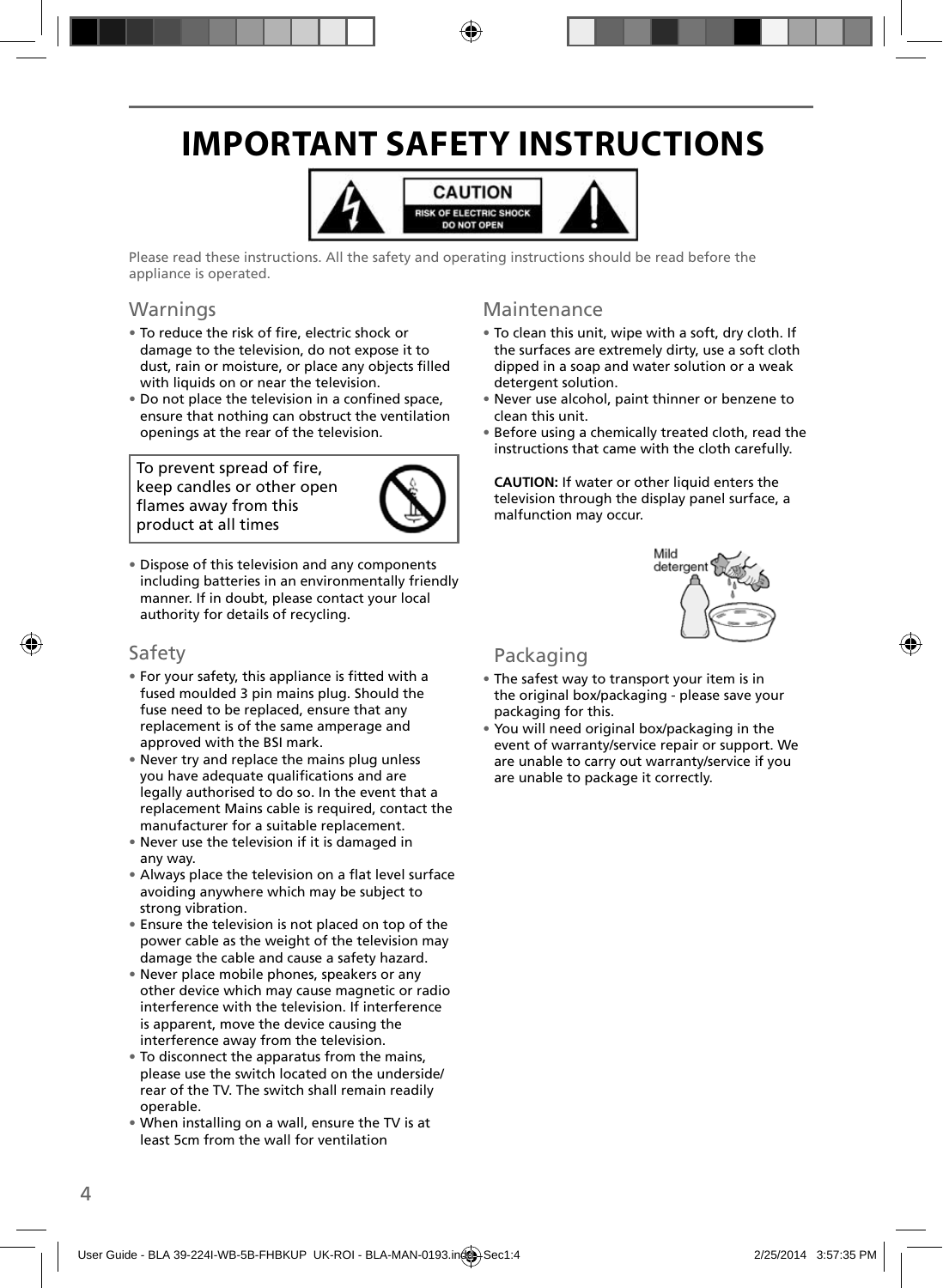## **IMPORTANT SAFETY INSTRUCTIONS**



Please read these instructions. All the safety and operating instructions should be read before the appliance is operated.

Important Information Regarding Use of Video Games, Computers, Captions or Other Fixed Image Displays

The extended use of fixed image program material can cause a permanent "shadow image" on the LCD/LED panel.

This background image is viewable on normal programs in the form of a stationary fixed image. This type of irreversible LCD/LED panel deterioration can be limited by observing the following steps:

- 1. Reduce the brightness/contrast setting to a minimum viewing level.
- 2. Do not display the fixed image for extended periods of time.
- 3. Turn the power off when not in actual use.

Examples of images that you need to watch out for are as follows (this is not an exhaustive list):

- TV Channel Logos: e.g. Shopping channel logos and pricing displays-especially if they are bright and stationary. Moving or low-contrast graphics are less likely to cause ageing of the screen.
- Time Displays
- Teletext: Do not view a stationary page for a long period of time
- TV/DVD Menus: e.g. Listings of DVD disc content
- Pause Mode: Do not leave the TV in pause mode for long periods of time, e.g. When watching DVDs or videos.

**Important** - Once 'shadow image/screen burn' occurs, it will never disappear and is not repairable under warranty.

How do I dispose of this product?

UK: Waste electrical products should not be disposed of with household waste. Separate disposal facilities exist. For your nearest facilities, please see www.recycle-more.co.uk or in store for details.

ROI: Waste electrical products should not be disposed of with household waste. Separate disposal facilities exist. Check with your Local Authority or retailer for recycling advice.

#### **Batteries**

• Do not expose batteries to high temperatures, excessive heat, prolonged sunshine or fire as this may cause leakage, explosion or ignition.



- Observe the correct polarity when inserting batteries.
- Do not use different types of batteries together or mix old and new batteries.
- Dispose of batteries in an environmentally friendly way.
- Certain regions may regulate the disposal of batteries. Please consult your local authority.

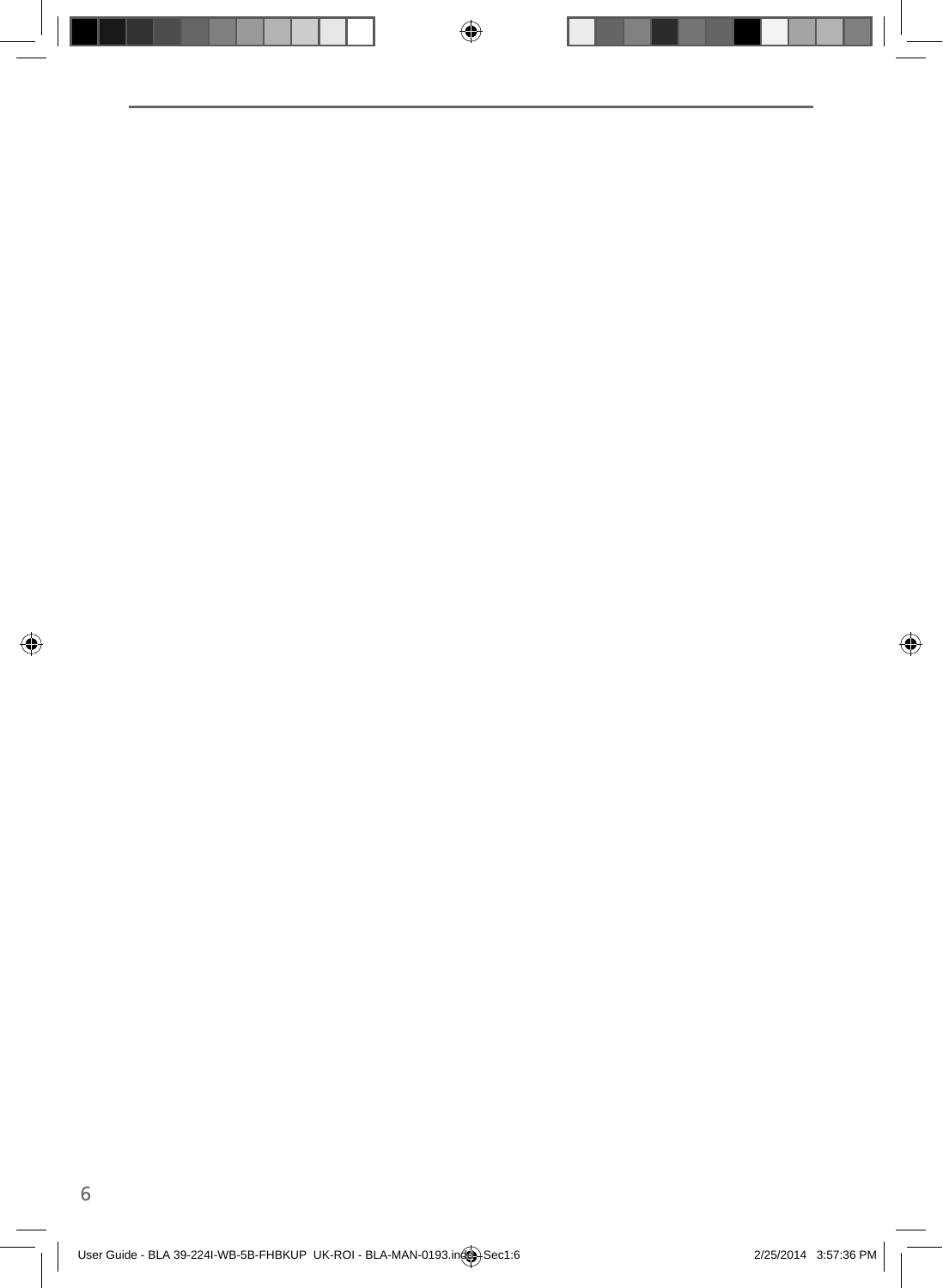## **CONTENTS**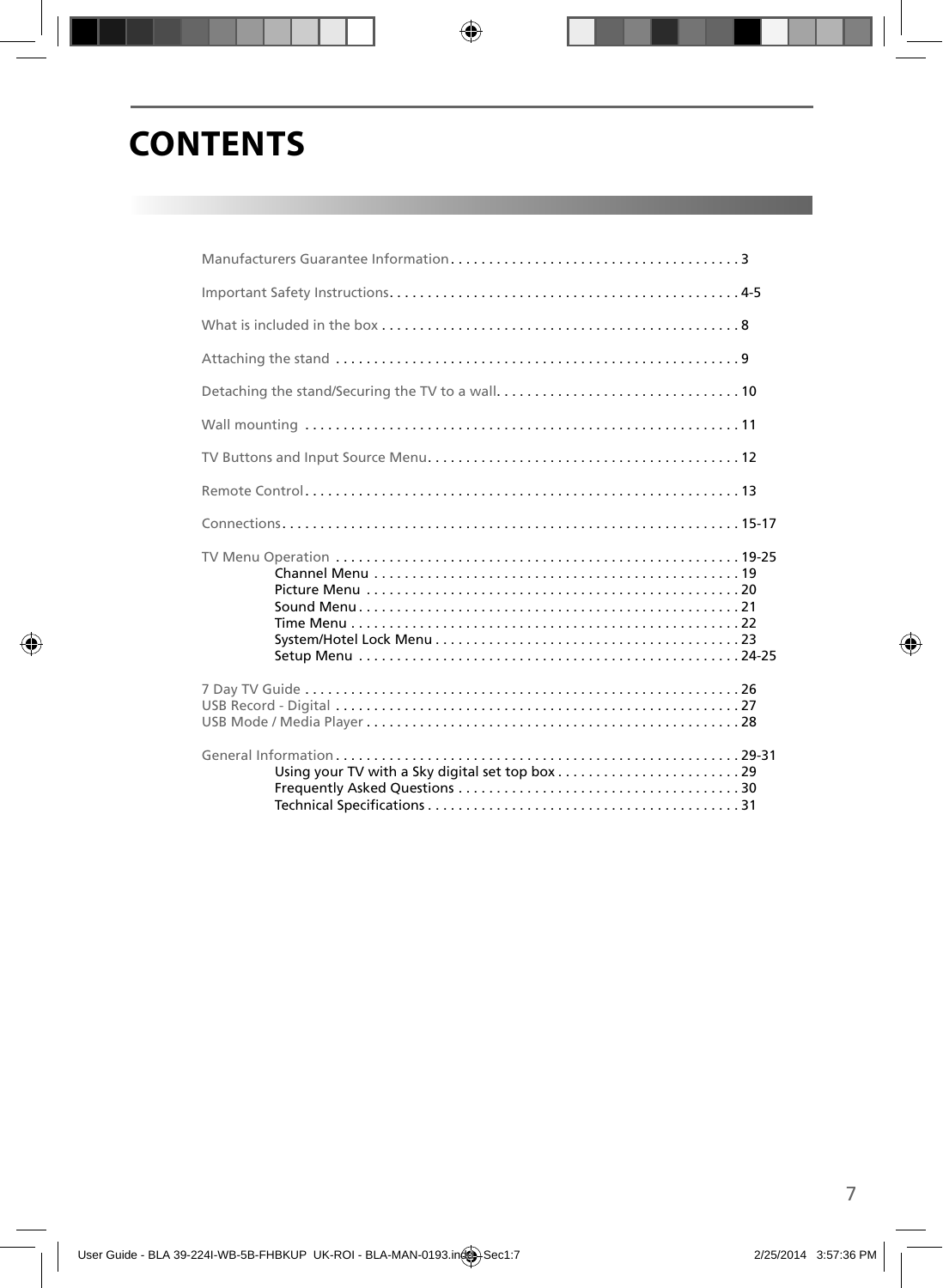## **WHAT IS INCLUDED IN THE BOX**

Accessories

Included with this TV are the following accessories

1 x User Guide



1 x Quick Start Guide

Quick Start Guide

#### 1 x TV



1 x RF Cable



1 x Remote Control



2 x AAA Batteries



1 x Mini Component / YPbPr



1 x Stand Installation Pack (Includes stand base, stand neck & screws)



Please save your packaging as you will need this in the event of warranty/service repair or support. We are unable to carry out warranty/service if you are unable to package it correctly. The safest way to package your item in the event of warranty/service repair is in it's original box/packaging.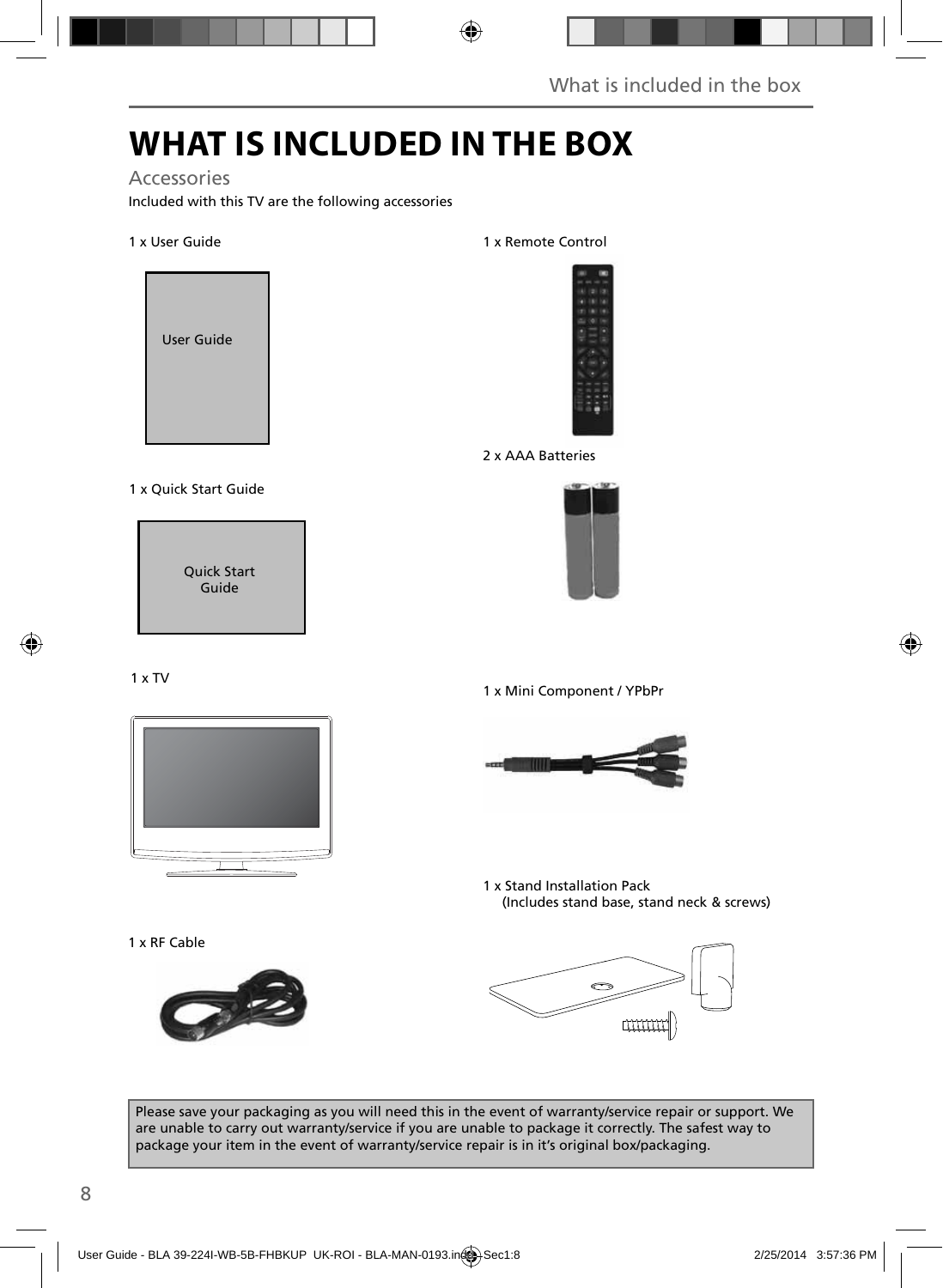# **ATTACHING THE STAND**

### Attaching the stand

To complete the stand installation you will require a cross head screw driver





(fig.1) Secure the neck to the TV by using the 6 x M(4x16) screws provided.



(fig.2) Peel off the protective plastic cover then attach the stand base to the stand neck.



a) Ensure the cross head screw driver tip fits correctly into the head of the screw and that it is not too big or small.

**b)** Screw in all screws individually and partially before tightening all of the screws individually and partially until they are fully inserted.

**c)** If they become very tight try loosening them slightly and then retightening them once again as this will continue the process of creating the thread for the screws.

(fig.3) Secure the base to the neck by using the 5 x ST(3.5x25) screws provided.

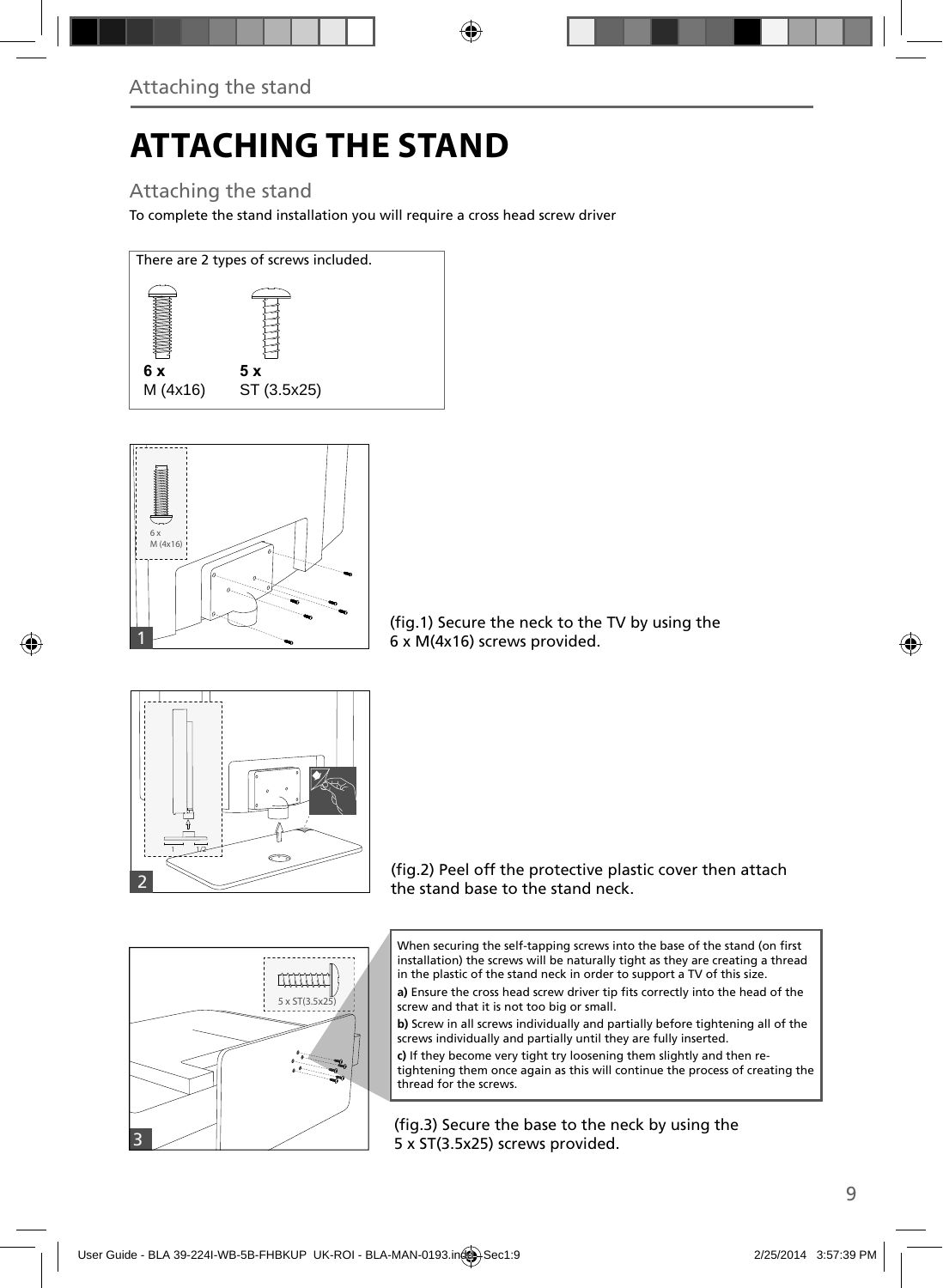### **DETACHING THE STAND**

### Detaching the stand

Remove the screws highlighted then remove the stand base and neck from the rear of the TV set.



### Securing the TV to a Wall

For your safety you can secure the TV to a wall using a fastening chord. With this method you can prevent the TV from falling forward which could cause injury and/or damage to the TV.

**A)** Using one or both of the top wall-mounting holes and screws (the screws are already supplied in the wall mounting holes) fasten one end of the fastening chord/s to the TV.

**B)** Secure the other end of the fastening chord/s to your wall. (you will need screws/fixings suitable for your wall type - available separately from most DIY stores)





Note - Please ensure that children do not climb on the TV set.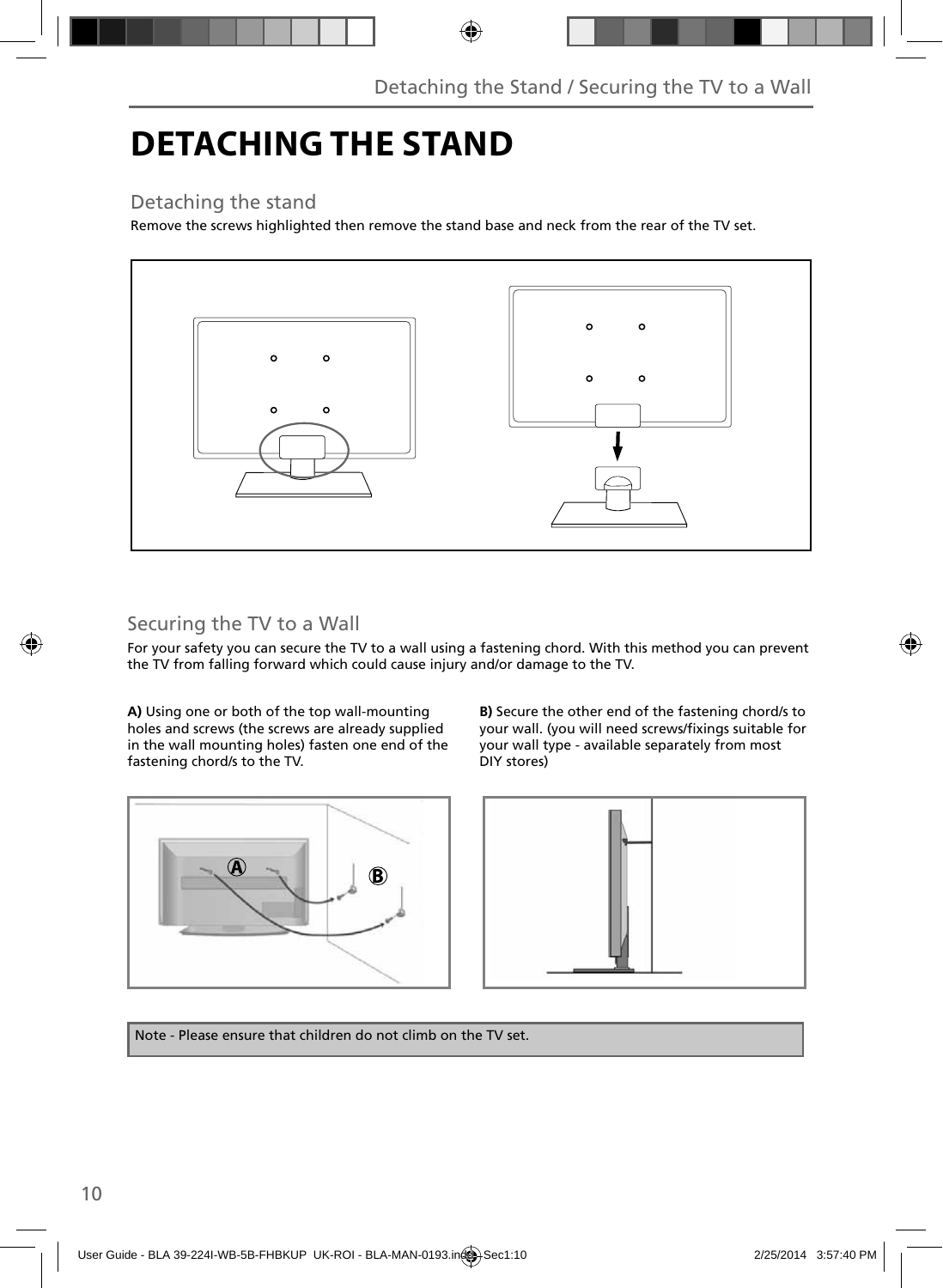### **WALL MOUNTING**

Wall mounting the TV

IMPORTANT - Before drilling any holes in the wall ensure you are not drilling where there could be any electric wires, water or gas pipes.



1) Remove the four screws highlighted that are supplied in the wall mounting holes.

2) The wall mount can now be easily attached to the mounting holes on the rear of the TV.

For optimum viewing, if wall mounting the TV higher than eye level, the TV should be tilted downwards so that the TV's screen is 'face on'. See fig 1 and 2

Important – If wall mounting this TV, only use the screws already provided in the wall mounting holes. Using other screws which are longer could cause irreparable damage to internal parts.

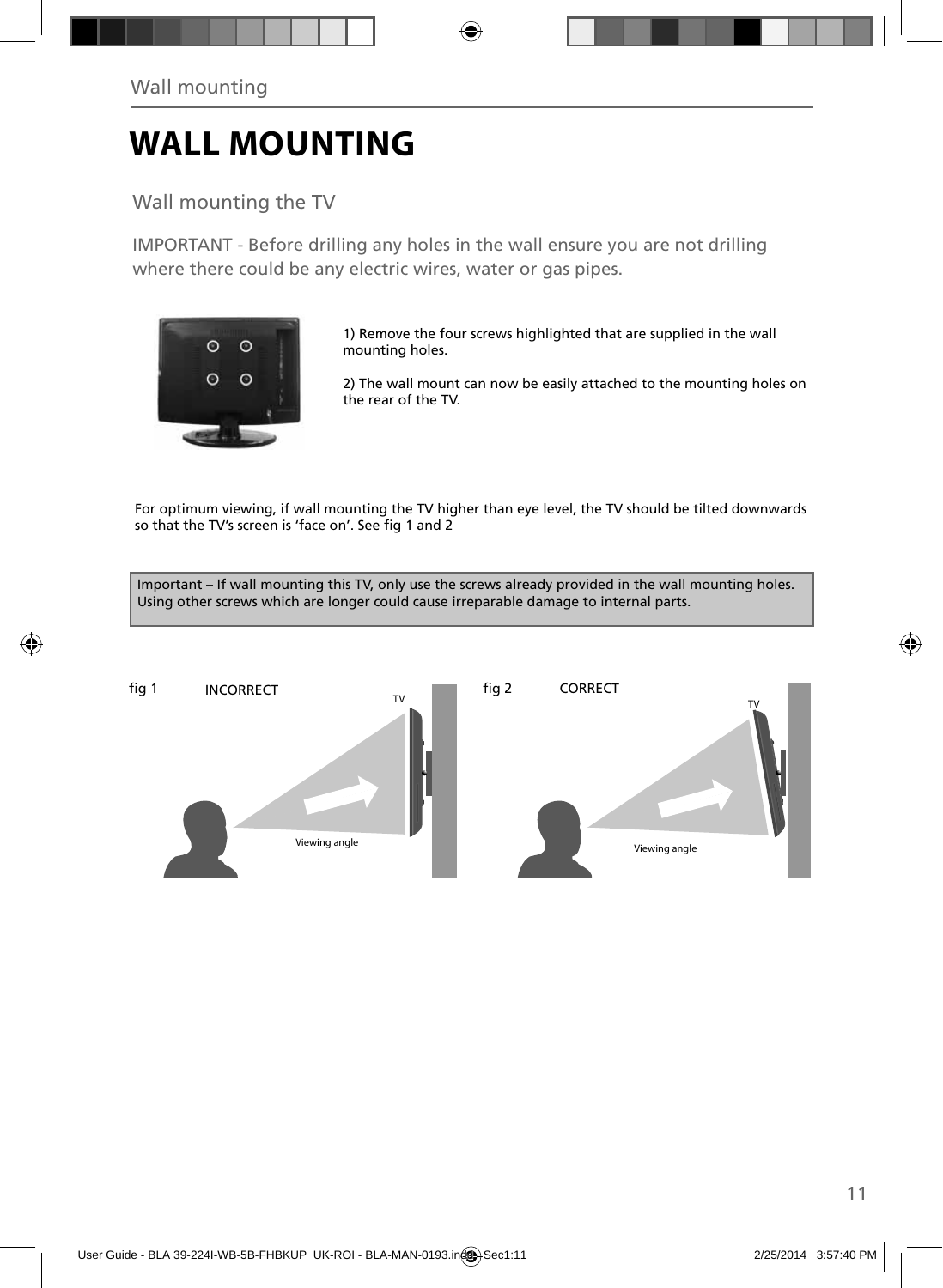## **TV BUTTONS & SOURCE MENU**

**This information is for models without built in DVD players**



- Standby Power On/Off 1 2 Displays the input source menu Displays Menu/OSD 3 4 Programme/Channel up and menu up Programme/Channel down and menu down 5 Volume up and menu right 6
- Volume down and menu left 7

### Choosing Mode Input/Source

To switch between the different input/ connections.

A) Using the buttons on the remote control:

1) Press [SOURCE] - The source menu will appear 2) Press  $[V]$  or  $[\Lambda]$  to select the input you require. 3) Press [OK]

B) Using the buttons on the Television:

1) Press [SOURCE]

2) Scroll up / down using CH+/ CH- buttons to the input/source you require 3) Press Vol+ to change input/source to the one selected.



Example of Source menu depending on the TV model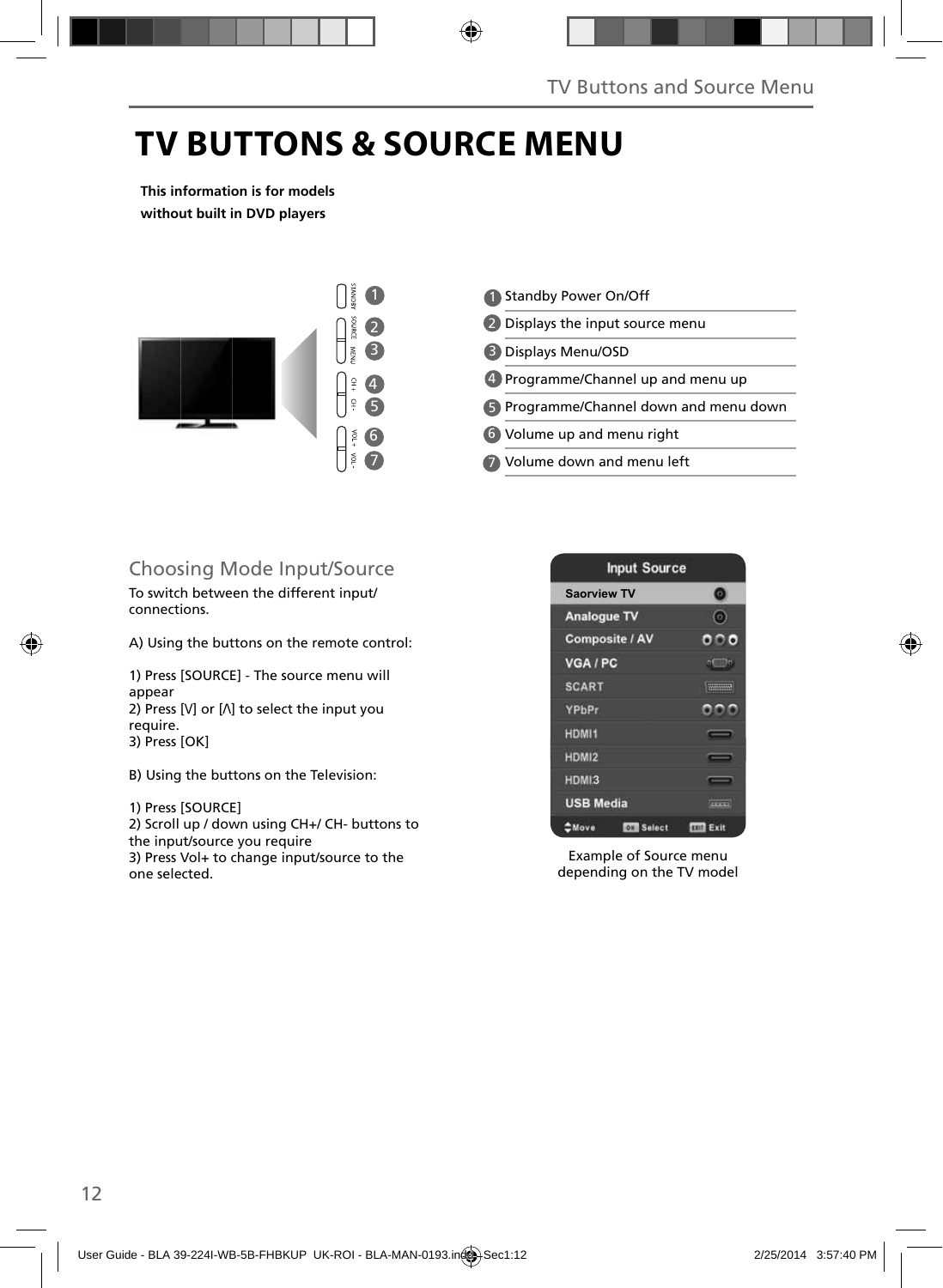### **REMOTE CONTROL**

| STANDBY - Switch on TV when in standby or vice versa<br>MUTE - Mute the sound or vice versa<br>DTV - Switch to Digital source<br>RADIO - Switch to radio whilst in Digital source<br>USB - Switch to USB source<br>@ DVD - Switch to DVD source<br>NUMBER BUTTONS - 0 - 9 to select a TV channel directly.<br>$\overline{2}$<br>TV GUIDE - Opens the 7 Day TV Guide (Digital mode)<br>$\mathbb{C}$ - To return to the previous channel viewed<br>VOL (+/-) - To increase / decrease the sound level<br>3)<br>P.MODE - Scrolls through picture mode options<br>S.MODE - Scrolls through sound mode options<br>FAV - To display favourites menu<br>$CH (+/-)$ - To increase or decrease the channel being watched<br>MENU - To display OSD menu<br>EXIT - To exit all menus<br>(A/V/4/M/OK) - Allows you to navigate the on-screen menus<br>and adjust the system settings to your preference<br>SOURCE - To display the input/source menu<br>INFO - Press once for now/next channel information<br>Press twice for programme information about current<br>programme<br>ASPECT - To switch the screen between the different picture<br>formats<br>SLEEP - Press repeatedly to cycle through the sleep options<br>AUDIO - To change the audio language (if available)<br>SUBTITLE - To switch the dialogue at the bottom of the screen<br>(on/off)<br>TEXT - To enter/exit Teletext (Analogue TV)<br>TEXT HOLD - Teletext mode - Hold current page which is<br>displayed (Analogue TV)<br>DISPLAY - To switch off the screen when listening to radio<br>TEXT/DVD ZOOM - Zoom function for Teletext and DVD<br>(တ)<br>n @ DVD MENU/RECORD - Access the DVD root menu and USB<br>record function<br>- To restart the current chapter<br>⋒<br>- To advance forward to the next chapter<br>$\left( \blacksquare \right)$<br>◯ - To stop the playback/Eject Disc<br>య⊚⊡<br>(To EJECT the disc press/hold the ■▲ button for 4 seconds)<br>+ To play in fast rewind mode<br>- To play in fast forward mode<br>- To play/pause<br>⊙ DVD SETUP/REC LIST - Opens up DVD Menu or Opens the list<br>of what has been previously recorded<br>□ ⊙ > GOTO - To go to a specific chapter<br>A-B - Press once to set point, press a second time to return<br>to point<br>@ ANGLE - Select different angle of DVD<br>3D - Change to 3D mode<br>REPEAT - To repeat playback<br>⊡ா⊚⊫ |    |                                        |
|---------------------------------------------------------------------------------------------------------------------------------------------------------------------------------------------------------------------------------------------------------------------------------------------------------------------------------------------------------------------------------------------------------------------------------------------------------------------------------------------------------------------------------------------------------------------------------------------------------------------------------------------------------------------------------------------------------------------------------------------------------------------------------------------------------------------------------------------------------------------------------------------------------------------------------------------------------------------------------------------------------------------------------------------------------------------------------------------------------------------------------------------------------------------------------------------------------------------------------------------------------------------------------------------------------------------------------------------------------------------------------------------------------------------------------------------------------------------------------------------------------------------------------------------------------------------------------------------------------------------------------------------------------------------------------------------------------------------------------------------------------------------------------------------------------------------------------------------------------------------------------------------------------------------------------------------------------------------------------------------------------------------------------------------------------------------------------------------------------------------------------------------------------------------------------------------------------------------------------------------------------------------------------------------------------------------------------------------------------------|----|----------------------------------------|
|                                                                                                                                                                                                                                                                                                                                                                                                                                                                                                                                                                                                                                                                                                                                                                                                                                                                                                                                                                                                                                                                                                                                                                                                                                                                                                                                                                                                                                                                                                                                                                                                                                                                                                                                                                                                                                                                                                                                                                                                                                                                                                                                                                                                                                                                                                                                                               |    |                                        |
|                                                                                                                                                                                                                                                                                                                                                                                                                                                                                                                                                                                                                                                                                                                                                                                                                                                                                                                                                                                                                                                                                                                                                                                                                                                                                                                                                                                                                                                                                                                                                                                                                                                                                                                                                                                                                                                                                                                                                                                                                                                                                                                                                                                                                                                                                                                                                               |    |                                        |
|                                                                                                                                                                                                                                                                                                                                                                                                                                                                                                                                                                                                                                                                                                                                                                                                                                                                                                                                                                                                                                                                                                                                                                                                                                                                                                                                                                                                                                                                                                                                                                                                                                                                                                                                                                                                                                                                                                                                                                                                                                                                                                                                                                                                                                                                                                                                                               |    |                                        |
|                                                                                                                                                                                                                                                                                                                                                                                                                                                                                                                                                                                                                                                                                                                                                                                                                                                                                                                                                                                                                                                                                                                                                                                                                                                                                                                                                                                                                                                                                                                                                                                                                                                                                                                                                                                                                                                                                                                                                                                                                                                                                                                                                                                                                                                                                                                                                               |    |                                        |
|                                                                                                                                                                                                                                                                                                                                                                                                                                                                                                                                                                                                                                                                                                                                                                                                                                                                                                                                                                                                                                                                                                                                                                                                                                                                                                                                                                                                                                                                                                                                                                                                                                                                                                                                                                                                                                                                                                                                                                                                                                                                                                                                                                                                                                                                                                                                                               |    |                                        |
|                                                                                                                                                                                                                                                                                                                                                                                                                                                                                                                                                                                                                                                                                                                                                                                                                                                                                                                                                                                                                                                                                                                                                                                                                                                                                                                                                                                                                                                                                                                                                                                                                                                                                                                                                                                                                                                                                                                                                                                                                                                                                                                                                                                                                                                                                                                                                               |    |                                        |
|                                                                                                                                                                                                                                                                                                                                                                                                                                                                                                                                                                                                                                                                                                                                                                                                                                                                                                                                                                                                                                                                                                                                                                                                                                                                                                                                                                                                                                                                                                                                                                                                                                                                                                                                                                                                                                                                                                                                                                                                                                                                                                                                                                                                                                                                                                                                                               |    |                                        |
|                                                                                                                                                                                                                                                                                                                                                                                                                                                                                                                                                                                                                                                                                                                                                                                                                                                                                                                                                                                                                                                                                                                                                                                                                                                                                                                                                                                                                                                                                                                                                                                                                                                                                                                                                                                                                                                                                                                                                                                                                                                                                                                                                                                                                                                                                                                                                               |    |                                        |
|                                                                                                                                                                                                                                                                                                                                                                                                                                                                                                                                                                                                                                                                                                                                                                                                                                                                                                                                                                                                                                                                                                                                                                                                                                                                                                                                                                                                                                                                                                                                                                                                                                                                                                                                                                                                                                                                                                                                                                                                                                                                                                                                                                                                                                                                                                                                                               |    |                                        |
|                                                                                                                                                                                                                                                                                                                                                                                                                                                                                                                                                                                                                                                                                                                                                                                                                                                                                                                                                                                                                                                                                                                                                                                                                                                                                                                                                                                                                                                                                                                                                                                                                                                                                                                                                                                                                                                                                                                                                                                                                                                                                                                                                                                                                                                                                                                                                               |    |                                        |
|                                                                                                                                                                                                                                                                                                                                                                                                                                                                                                                                                                                                                                                                                                                                                                                                                                                                                                                                                                                                                                                                                                                                                                                                                                                                                                                                                                                                                                                                                                                                                                                                                                                                                                                                                                                                                                                                                                                                                                                                                                                                                                                                                                                                                                                                                                                                                               |    |                                        |
|                                                                                                                                                                                                                                                                                                                                                                                                                                                                                                                                                                                                                                                                                                                                                                                                                                                                                                                                                                                                                                                                                                                                                                                                                                                                                                                                                                                                                                                                                                                                                                                                                                                                                                                                                                                                                                                                                                                                                                                                                                                                                                                                                                                                                                                                                                                                                               |    |                                        |
|                                                                                                                                                                                                                                                                                                                                                                                                                                                                                                                                                                                                                                                                                                                                                                                                                                                                                                                                                                                                                                                                                                                                                                                                                                                                                                                                                                                                                                                                                                                                                                                                                                                                                                                                                                                                                                                                                                                                                                                                                                                                                                                                                                                                                                                                                                                                                               |    |                                        |
|                                                                                                                                                                                                                                                                                                                                                                                                                                                                                                                                                                                                                                                                                                                                                                                                                                                                                                                                                                                                                                                                                                                                                                                                                                                                                                                                                                                                                                                                                                                                                                                                                                                                                                                                                                                                                                                                                                                                                                                                                                                                                                                                                                                                                                                                                                                                                               |    |                                        |
|                                                                                                                                                                                                                                                                                                                                                                                                                                                                                                                                                                                                                                                                                                                                                                                                                                                                                                                                                                                                                                                                                                                                                                                                                                                                                                                                                                                                                                                                                                                                                                                                                                                                                                                                                                                                                                                                                                                                                                                                                                                                                                                                                                                                                                                                                                                                                               |    |                                        |
|                                                                                                                                                                                                                                                                                                                                                                                                                                                                                                                                                                                                                                                                                                                                                                                                                                                                                                                                                                                                                                                                                                                                                                                                                                                                                                                                                                                                                                                                                                                                                                                                                                                                                                                                                                                                                                                                                                                                                                                                                                                                                                                                                                                                                                                                                                                                                               |    |                                        |
|                                                                                                                                                                                                                                                                                                                                                                                                                                                                                                                                                                                                                                                                                                                                                                                                                                                                                                                                                                                                                                                                                                                                                                                                                                                                                                                                                                                                                                                                                                                                                                                                                                                                                                                                                                                                                                                                                                                                                                                                                                                                                                                                                                                                                                                                                                                                                               |    |                                        |
|                                                                                                                                                                                                                                                                                                                                                                                                                                                                                                                                                                                                                                                                                                                                                                                                                                                                                                                                                                                                                                                                                                                                                                                                                                                                                                                                                                                                                                                                                                                                                                                                                                                                                                                                                                                                                                                                                                                                                                                                                                                                                                                                                                                                                                                                                                                                                               |    |                                        |
|                                                                                                                                                                                                                                                                                                                                                                                                                                                                                                                                                                                                                                                                                                                                                                                                                                                                                                                                                                                                                                                                                                                                                                                                                                                                                                                                                                                                                                                                                                                                                                                                                                                                                                                                                                                                                                                                                                                                                                                                                                                                                                                                                                                                                                                                                                                                                               |    |                                        |
|                                                                                                                                                                                                                                                                                                                                                                                                                                                                                                                                                                                                                                                                                                                                                                                                                                                                                                                                                                                                                                                                                                                                                                                                                                                                                                                                                                                                                                                                                                                                                                                                                                                                                                                                                                                                                                                                                                                                                                                                                                                                                                                                                                                                                                                                                                                                                               |    |                                        |
|                                                                                                                                                                                                                                                                                                                                                                                                                                                                                                                                                                                                                                                                                                                                                                                                                                                                                                                                                                                                                                                                                                                                                                                                                                                                                                                                                                                                                                                                                                                                                                                                                                                                                                                                                                                                                                                                                                                                                                                                                                                                                                                                                                                                                                                                                                                                                               |    |                                        |
|                                                                                                                                                                                                                                                                                                                                                                                                                                                                                                                                                                                                                                                                                                                                                                                                                                                                                                                                                                                                                                                                                                                                                                                                                                                                                                                                                                                                                                                                                                                                                                                                                                                                                                                                                                                                                                                                                                                                                                                                                                                                                                                                                                                                                                                                                                                                                               |    |                                        |
|                                                                                                                                                                                                                                                                                                                                                                                                                                                                                                                                                                                                                                                                                                                                                                                                                                                                                                                                                                                                                                                                                                                                                                                                                                                                                                                                                                                                                                                                                                                                                                                                                                                                                                                                                                                                                                                                                                                                                                                                                                                                                                                                                                                                                                                                                                                                                               |    |                                        |
|                                                                                                                                                                                                                                                                                                                                                                                                                                                                                                                                                                                                                                                                                                                                                                                                                                                                                                                                                                                                                                                                                                                                                                                                                                                                                                                                                                                                                                                                                                                                                                                                                                                                                                                                                                                                                                                                                                                                                                                                                                                                                                                                                                                                                                                                                                                                                               |    |                                        |
|                                                                                                                                                                                                                                                                                                                                                                                                                                                                                                                                                                                                                                                                                                                                                                                                                                                                                                                                                                                                                                                                                                                                                                                                                                                                                                                                                                                                                                                                                                                                                                                                                                                                                                                                                                                                                                                                                                                                                                                                                                                                                                                                                                                                                                                                                                                                                               |    |                                        |
|                                                                                                                                                                                                                                                                                                                                                                                                                                                                                                                                                                                                                                                                                                                                                                                                                                                                                                                                                                                                                                                                                                                                                                                                                                                                                                                                                                                                                                                                                                                                                                                                                                                                                                                                                                                                                                                                                                                                                                                                                                                                                                                                                                                                                                                                                                                                                               |    |                                        |
|                                                                                                                                                                                                                                                                                                                                                                                                                                                                                                                                                                                                                                                                                                                                                                                                                                                                                                                                                                                                                                                                                                                                                                                                                                                                                                                                                                                                                                                                                                                                                                                                                                                                                                                                                                                                                                                                                                                                                                                                                                                                                                                                                                                                                                                                                                                                                               |    |                                        |
|                                                                                                                                                                                                                                                                                                                                                                                                                                                                                                                                                                                                                                                                                                                                                                                                                                                                                                                                                                                                                                                                                                                                                                                                                                                                                                                                                                                                                                                                                                                                                                                                                                                                                                                                                                                                                                                                                                                                                                                                                                                                                                                                                                                                                                                                                                                                                               |    |                                        |
|                                                                                                                                                                                                                                                                                                                                                                                                                                                                                                                                                                                                                                                                                                                                                                                                                                                                                                                                                                                                                                                                                                                                                                                                                                                                                                                                                                                                                                                                                                                                                                                                                                                                                                                                                                                                                                                                                                                                                                                                                                                                                                                                                                                                                                                                                                                                                               |    |                                        |
|                                                                                                                                                                                                                                                                                                                                                                                                                                                                                                                                                                                                                                                                                                                                                                                                                                                                                                                                                                                                                                                                                                                                                                                                                                                                                                                                                                                                                                                                                                                                                                                                                                                                                                                                                                                                                                                                                                                                                                                                                                                                                                                                                                                                                                                                                                                                                               |    |                                        |
|                                                                                                                                                                                                                                                                                                                                                                                                                                                                                                                                                                                                                                                                                                                                                                                                                                                                                                                                                                                                                                                                                                                                                                                                                                                                                                                                                                                                                                                                                                                                                                                                                                                                                                                                                                                                                                                                                                                                                                                                                                                                                                                                                                                                                                                                                                                                                               |    |                                        |
|                                                                                                                                                                                                                                                                                                                                                                                                                                                                                                                                                                                                                                                                                                                                                                                                                                                                                                                                                                                                                                                                                                                                                                                                                                                                                                                                                                                                                                                                                                                                                                                                                                                                                                                                                                                                                                                                                                                                                                                                                                                                                                                                                                                                                                                                                                                                                               |    |                                        |
|                                                                                                                                                                                                                                                                                                                                                                                                                                                                                                                                                                                                                                                                                                                                                                                                                                                                                                                                                                                                                                                                                                                                                                                                                                                                                                                                                                                                                                                                                                                                                                                                                                                                                                                                                                                                                                                                                                                                                                                                                                                                                                                                                                                                                                                                                                                                                               |    |                                        |
|                                                                                                                                                                                                                                                                                                                                                                                                                                                                                                                                                                                                                                                                                                                                                                                                                                                                                                                                                                                                                                                                                                                                                                                                                                                                                                                                                                                                                                                                                                                                                                                                                                                                                                                                                                                                                                                                                                                                                                                                                                                                                                                                                                                                                                                                                                                                                               |    |                                        |
|                                                                                                                                                                                                                                                                                                                                                                                                                                                                                                                                                                                                                                                                                                                                                                                                                                                                                                                                                                                                                                                                                                                                                                                                                                                                                                                                                                                                                                                                                                                                                                                                                                                                                                                                                                                                                                                                                                                                                                                                                                                                                                                                                                                                                                                                                                                                                               |    |                                        |
|                                                                                                                                                                                                                                                                                                                                                                                                                                                                                                                                                                                                                                                                                                                                                                                                                                                                                                                                                                                                                                                                                                                                                                                                                                                                                                                                                                                                                                                                                                                                                                                                                                                                                                                                                                                                                                                                                                                                                                                                                                                                                                                                                                                                                                                                                                                                                               |    |                                        |
|                                                                                                                                                                                                                                                                                                                                                                                                                                                                                                                                                                                                                                                                                                                                                                                                                                                                                                                                                                                                                                                                                                                                                                                                                                                                                                                                                                                                                                                                                                                                                                                                                                                                                                                                                                                                                                                                                                                                                                                                                                                                                                                                                                                                                                                                                                                                                               |    |                                        |
|                                                                                                                                                                                                                                                                                                                                                                                                                                                                                                                                                                                                                                                                                                                                                                                                                                                                                                                                                                                                                                                                                                                                                                                                                                                                                                                                                                                                                                                                                                                                                                                                                                                                                                                                                                                                                                                                                                                                                                                                                                                                                                                                                                                                                                                                                                                                                               |    |                                        |
|                                                                                                                                                                                                                                                                                                                                                                                                                                                                                                                                                                                                                                                                                                                                                                                                                                                                                                                                                                                                                                                                                                                                                                                                                                                                                                                                                                                                                                                                                                                                                                                                                                                                                                                                                                                                                                                                                                                                                                                                                                                                                                                                                                                                                                                                                                                                                               |    |                                        |
|                                                                                                                                                                                                                                                                                                                                                                                                                                                                                                                                                                                                                                                                                                                                                                                                                                                                                                                                                                                                                                                                                                                                                                                                                                                                                                                                                                                                                                                                                                                                                                                                                                                                                                                                                                                                                                                                                                                                                                                                                                                                                                                                                                                                                                                                                                                                                               |    |                                        |
|                                                                                                                                                                                                                                                                                                                                                                                                                                                                                                                                                                                                                                                                                                                                                                                                                                                                                                                                                                                                                                                                                                                                                                                                                                                                                                                                                                                                                                                                                                                                                                                                                                                                                                                                                                                                                                                                                                                                                                                                                                                                                                                                                                                                                                                                                                                                                               |    |                                        |
|                                                                                                                                                                                                                                                                                                                                                                                                                                                                                                                                                                                                                                                                                                                                                                                                                                                                                                                                                                                                                                                                                                                                                                                                                                                                                                                                                                                                                                                                                                                                                                                                                                                                                                                                                                                                                                                                                                                                                                                                                                                                                                                                                                                                                                                                                                                                                               |    |                                        |
|                                                                                                                                                                                                                                                                                                                                                                                                                                                                                                                                                                                                                                                                                                                                                                                                                                                                                                                                                                                                                                                                                                                                                                                                                                                                                                                                                                                                                                                                                                                                                                                                                                                                                                                                                                                                                                                                                                                                                                                                                                                                                                                                                                                                                                                                                                                                                               |    |                                        |
|                                                                                                                                                                                                                                                                                                                                                                                                                                                                                                                                                                                                                                                                                                                                                                                                                                                                                                                                                                                                                                                                                                                                                                                                                                                                                                                                                                                                                                                                                                                                                                                                                                                                                                                                                                                                                                                                                                                                                                                                                                                                                                                                                                                                                                                                                                                                                               |    |                                        |
|                                                                                                                                                                                                                                                                                                                                                                                                                                                                                                                                                                                                                                                                                                                                                                                                                                                                                                                                                                                                                                                                                                                                                                                                                                                                                                                                                                                                                                                                                                                                                                                                                                                                                                                                                                                                                                                                                                                                                                                                                                                                                                                                                                                                                                                                                                                                                               |    |                                        |
|                                                                                                                                                                                                                                                                                                                                                                                                                                                                                                                                                                                                                                                                                                                                                                                                                                                                                                                                                                                                                                                                                                                                                                                                                                                                                                                                                                                                                                                                                                                                                                                                                                                                                                                                                                                                                                                                                                                                                                                                                                                                                                                                                                                                                                                                                                                                                               | (ഗ | For Models with Integrated DVD players |



For Models with USB Playback  $\Diamond$  For Models with 3D Feature

⑩

Γ

For Models with PVR Function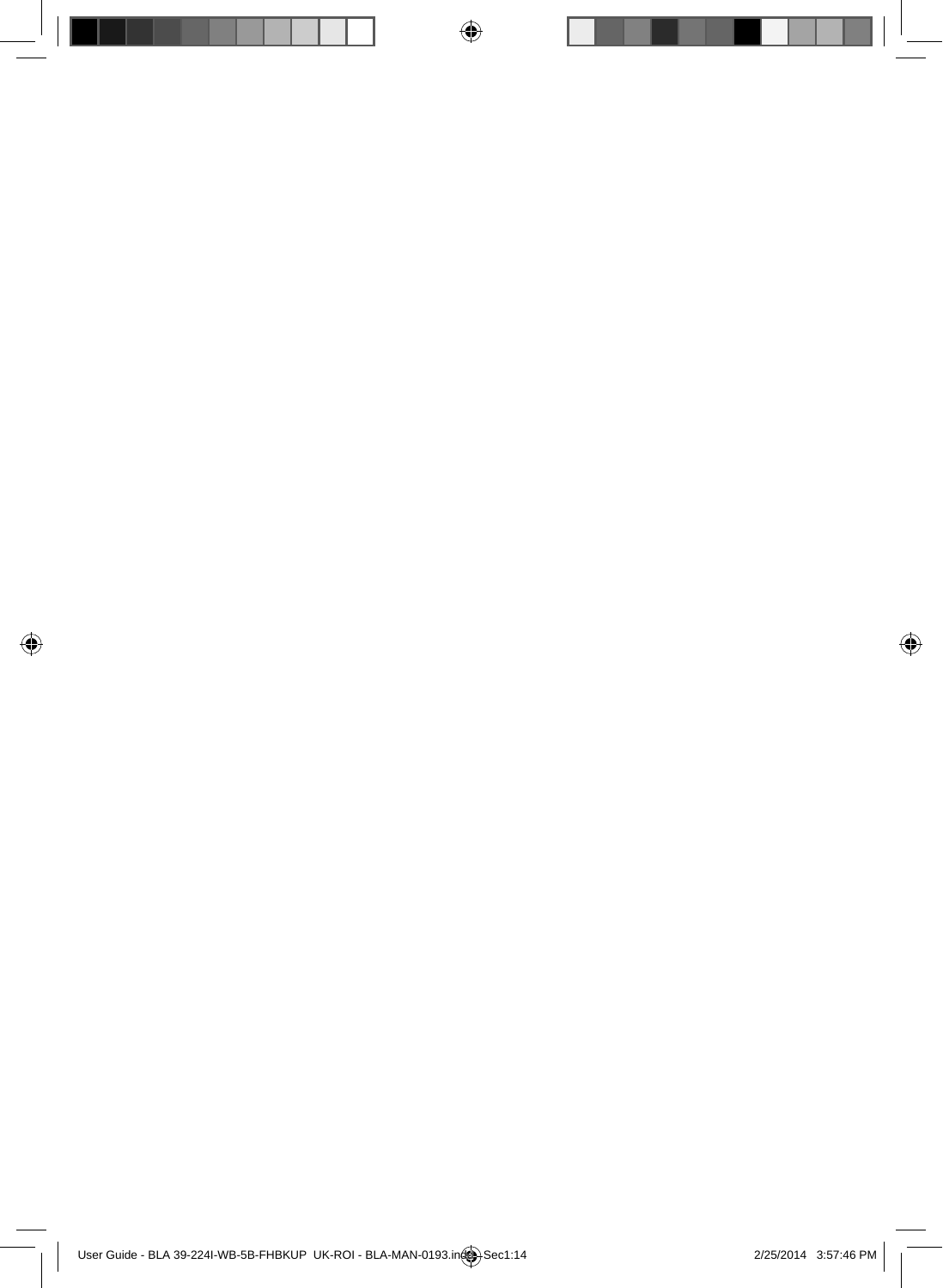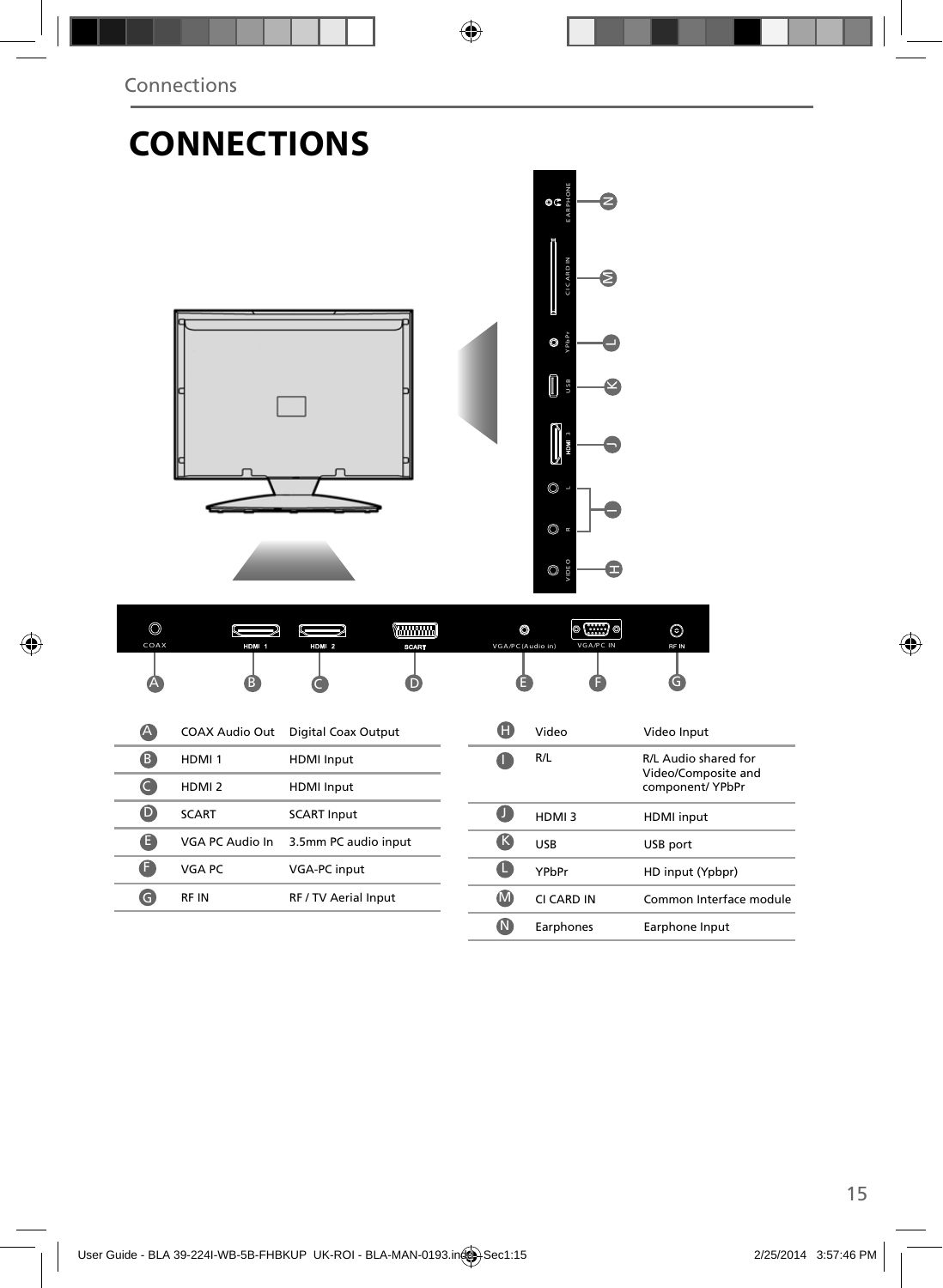# **CONNECTIONS**

Connecting to a device with video Composite AV/Video output

TV Source should be set to Video



### Connecting to a device with SCART output

#### TV Source should be set to SCART



### Connecting to a device with HDMI output

A HDMI cable can output both video and audio and enables you to enjoy digital-quality video and audio with minimal loss of quality.

TV Source should be set to the corresponding HDMI port (HDMI 1, HDMI 2 etc)



Note: To use this model TV as a PC/laptop monitor it will need to be connected via the VGA input, it can not be used as a PC/laptop monitor via the HDMI input. The HDMI Input is provided to view digital content with compatible external devices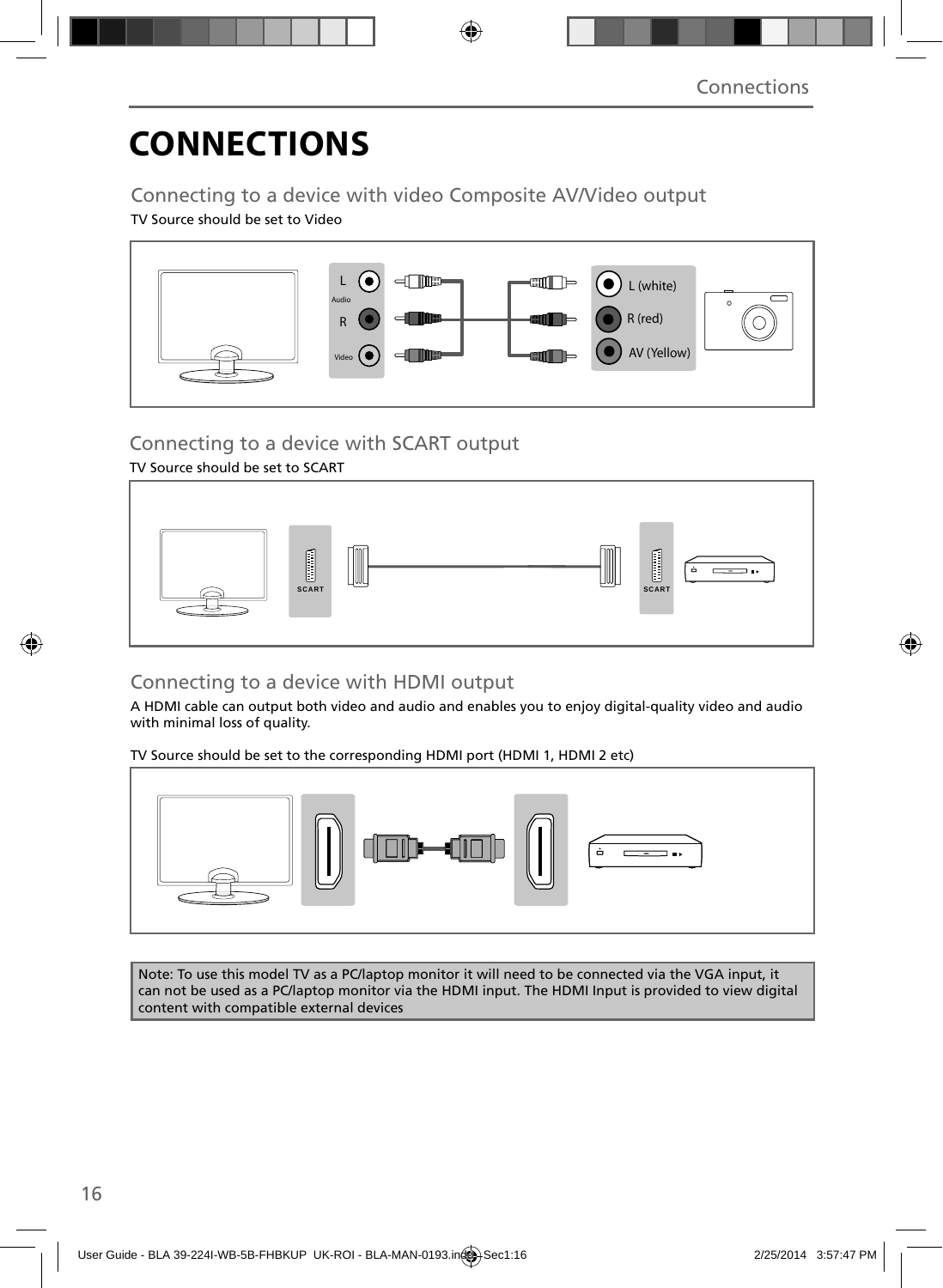# **CONNECTIONS**

### Connecting to a device with Component/YPbPr output

If you are supplied with a cable from the device which has RED, GREEN, BLUE, RED & WHITE connectors you must connect via Component (for picture) and by phono cable (for sound).

TV Source should be set to Component.



Connecting to a device with VGA/PC output (Laptop or Desktop Computer) TV Source should be set to VGA/PC



### Connecting to an external audio device (Amplifiers, Surround Sound, Sound Bars etc\*)

When connecting via the TV's 3.5mm Earphone output, this will disable the TV speakers.

There are two options to connect a device via the 3.5mm Earphone Output. \*Connecting cables not included .

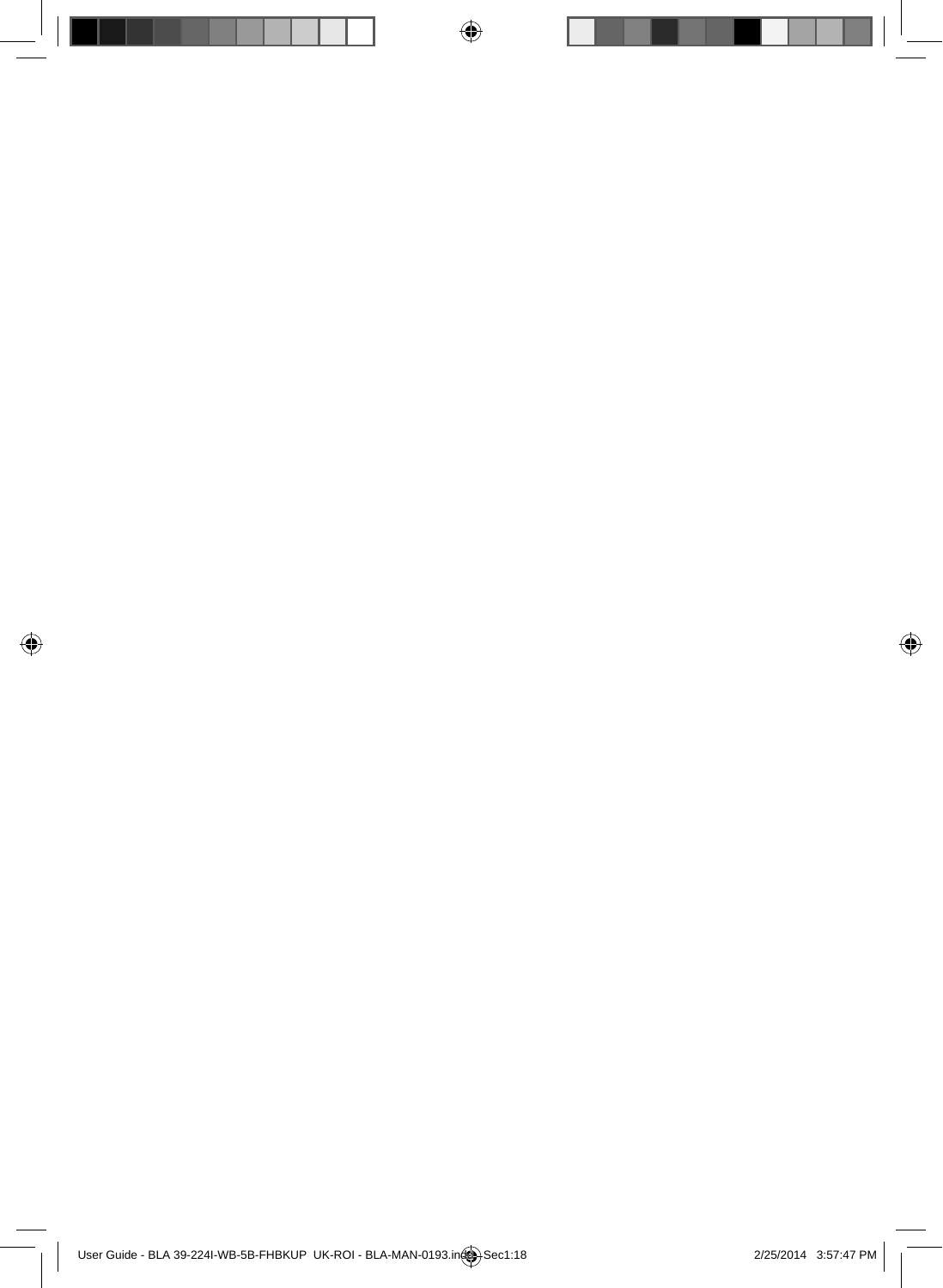### **CHANNEL MENU**





To access this menu, press [MENU] button on the remote control. To enter a menu press [OK]

If you wish to make changes to any of the default settings, use the scroll  $\blacktriangle \blacktriangledown \blacktriangleright \blacktriangleleft$  buttons. To confirm any settings press [OK] button. To exit this menu at anytime, press [EXIT] button.

Auto Tuning - Allows you to retune the television for all digital channels, digital radio stations and analogue channels

Analogue Manual Tuning - Allows you to manually tune your analogue signal

Digital Manual Tuning - Allows you to manually tune your digital signal

Channel Edit - Allows you to delete, skip and add favourite channels

Schedule List - Lists your programme reminders

| <b>Channel Edit</b>                |            |
|------------------------------------|------------|
| BBC1<br>۸                          | otv        |
| BBC <sub>2</sub><br>$\overline{2}$ | orv        |
| 3<br>ITVI                          | orv        |
| Channel 4<br>Δ                     | <b>DIV</b> |
| 5<br>five                          | <b>CIV</b> |
| 6<br>BBC <sub>3</sub>              | orv        |
| BBC4<br>7                          | DTV        |
| ITV <sub>2</sub><br>8              | otv        |
| SKY1<br>g                          | one:       |
| <b>10 SKY2</b>                     | DTV        |
| <sup>n</sup> Delete                | Skip       |
| OK<br>Add Remove<br>Watch          | Menu       |

Signal Information - Allows you to view signal frequency, signal quality and signal strength CI Information - Pay per view services require a "smartcard" to be inserted into the TV. If you subscribe to a pay per view service the provider will issue you with a 'CAM' and a "smartcard". The CAM can then be inserted into the COMMON INTERFACE PORT (CI Card In).

Tip: If you do not press any buttons for 30 seconds, the menu will automatically exit. You can change the length of time before the menu exits automatically - see 'Menu Duration' in the Setup Menu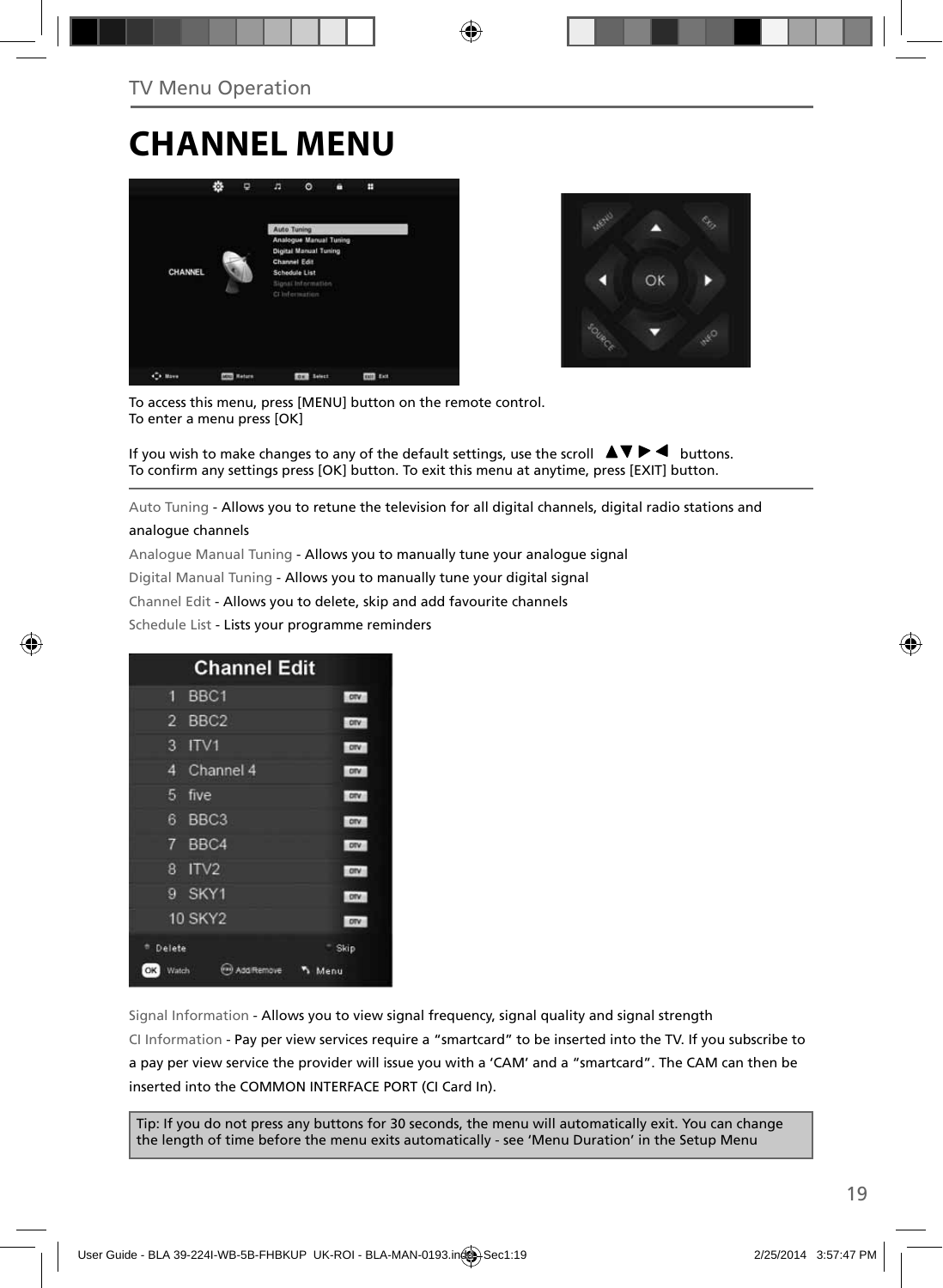## **PICTURE MENU**





To access this menu, press [MENU] button on the remote control and scroll right. To enter a menu press [OK]

If you wish to make changes to any of the default settings, use the scroll  $\Box \blacktriangledown \blacktriangleright \blacktriangleleft$  buttons. To confirm any settings press [OK] button. To exit this menu at anytime, press [EXIT] button.

|                                                   | TIGUI CHIUUC - CHUUSC TIUNI UTC TUNUWING DI CSCLS.         |  |
|---------------------------------------------------|------------------------------------------------------------|--|
| Dynamic                                           | Recommended settings for fast moving pictures              |  |
| Standard                                          | <b>Standard settings</b>                                   |  |
| Mild                                              | Set to be lighter in colour and less bright                |  |
| Personal                                          | Lets you manually alter all the settings                   |  |
| Economy                                           | Power saving mode which reduces the energy used by up to   |  |
| 25% (by reducing the power to the LED/LCD panel). |                                                            |  |
|                                                   | In Economy mode, the TV will switch itself to Standby mode |  |
|                                                   | after 3-5 hours in the event that the TV buttons or remote |  |
|                                                   | control buttons are not pressed (change the picture mode   |  |
|                                                   | to another setting to de-activate this function)           |  |

**Picture Mode** - Choose from the following presets:

You can make the following adjustments in **Personal** mode:

Contrast - Switch the balance between black and white.

Brightness - Increase or decrease the brightness of the picture.

Colour - Increases the colour from black and white.

Tint - Lets you increase or decrease the level of tint within the picture

(only available in VGA/PC source mode).

Sharpness - Increase or decrease the sharpness of the picture.

#### **Colour Temperature** Choose from the following presets:

| Normal | Default settings                  |  |
|--------|-----------------------------------|--|
| Warm   | Increases red within the picture  |  |
| Cold   | Increases blue within the picture |  |

**Noise Reduction** - Choose from the following presets:

| $\Omega$ | Turns noise reduction off  |
|----------|----------------------------|
| Low      | Minor system adjustment    |
| Middle   | Medium system adjustments  |
| High     | Maximum system adjustments |
|          |                            |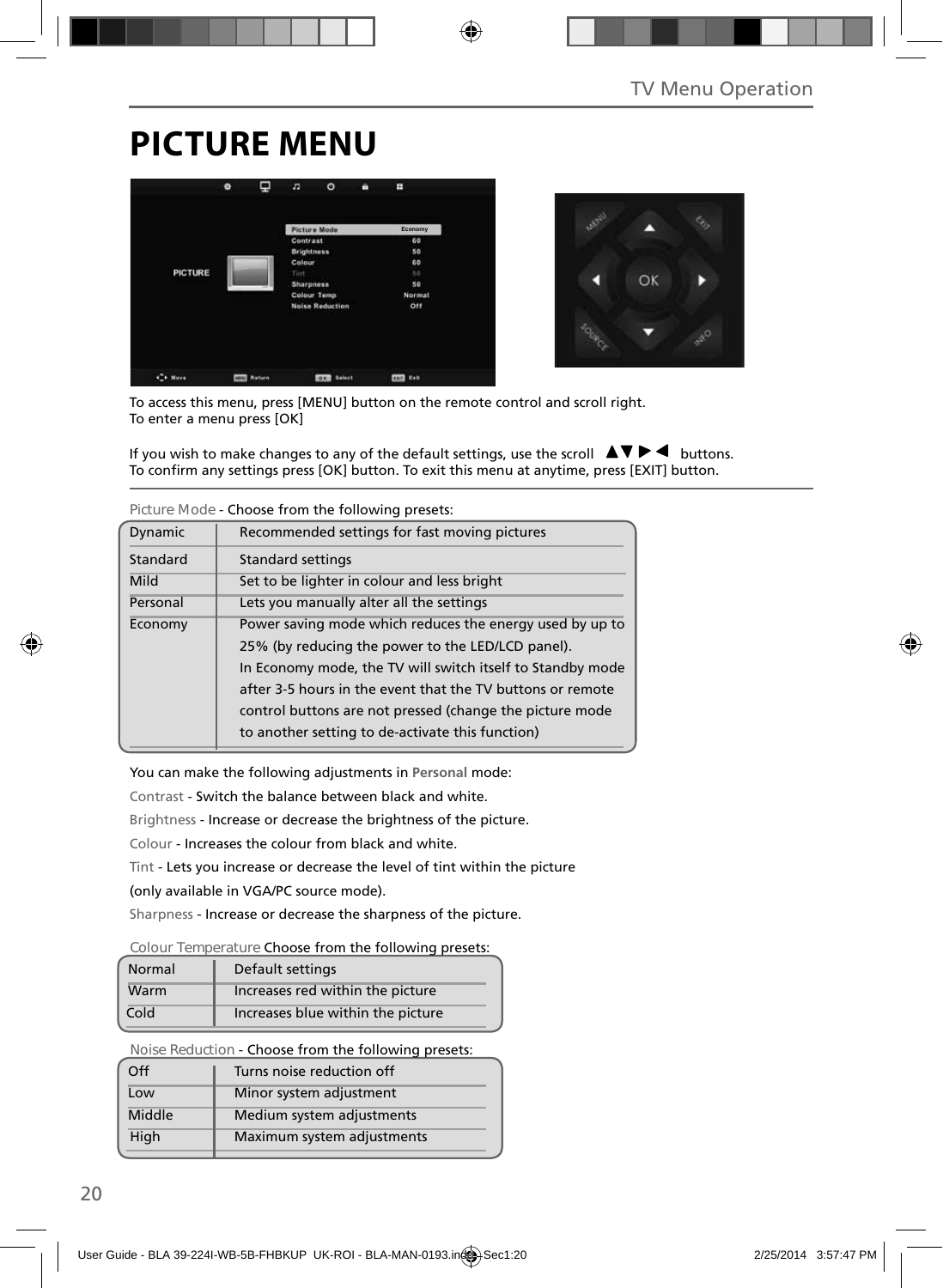## **SOUND MENU**





To access this menu, press [MENU] button on the remote control and scroll right. To enter a menu press [OK]

If you wish to make changes to any of the default settings, use the scroll  $\blacktriangle \blacktriangledown \blacktriangleright \blacktriangleleft$  buttons. To confirm any settings press [OK] button. To exit this menu at anytime, press [EXIT] button.

**Sound Mode** - Choose from the following presets

| Standard     | Default settings                        |
|--------------|-----------------------------------------|
| <b>Music</b> | Emphasises music over voices            |
| Movie        | Provides live and full sound for movies |
| Sports       | Emphasises sound for sports             |
| Personal     | Selects your personal sound settings    |

 **Tip:** Treble and bass levels can only be adjusted when the sound mode 'Personal' is selected.

Treble - To adjust the amount of high frequency within the sound

Bass - To adjust the amount of low frequency within the sound

Balance - To switch the sound between the left and right speakers

Auto Volume Level (AVL) - When 'on' is selected, the volume will attempt to stay at a constant level

regardless of TV programme and advertisements

Digital Output - This is the digital COAX Audio output. Choose from the following options:

| Off        | To turn off Digital Output                                                            |
|------------|---------------------------------------------------------------------------------------|
| Auto       | Selects the best settings automatically                                               |
| <b>PCM</b> | Select this option if you are connecting to a Stereo Hi-fi via coax cable (Pulse-code |
|            | modulation (PCM) is a digital representation of an analogue signal)                   |

Audio Description - This allows the user to turn Audio Description on or off (Audio Description is a service available on certain programmes. It provides a description of what is happening during the selected programme for a person who is visually impaired)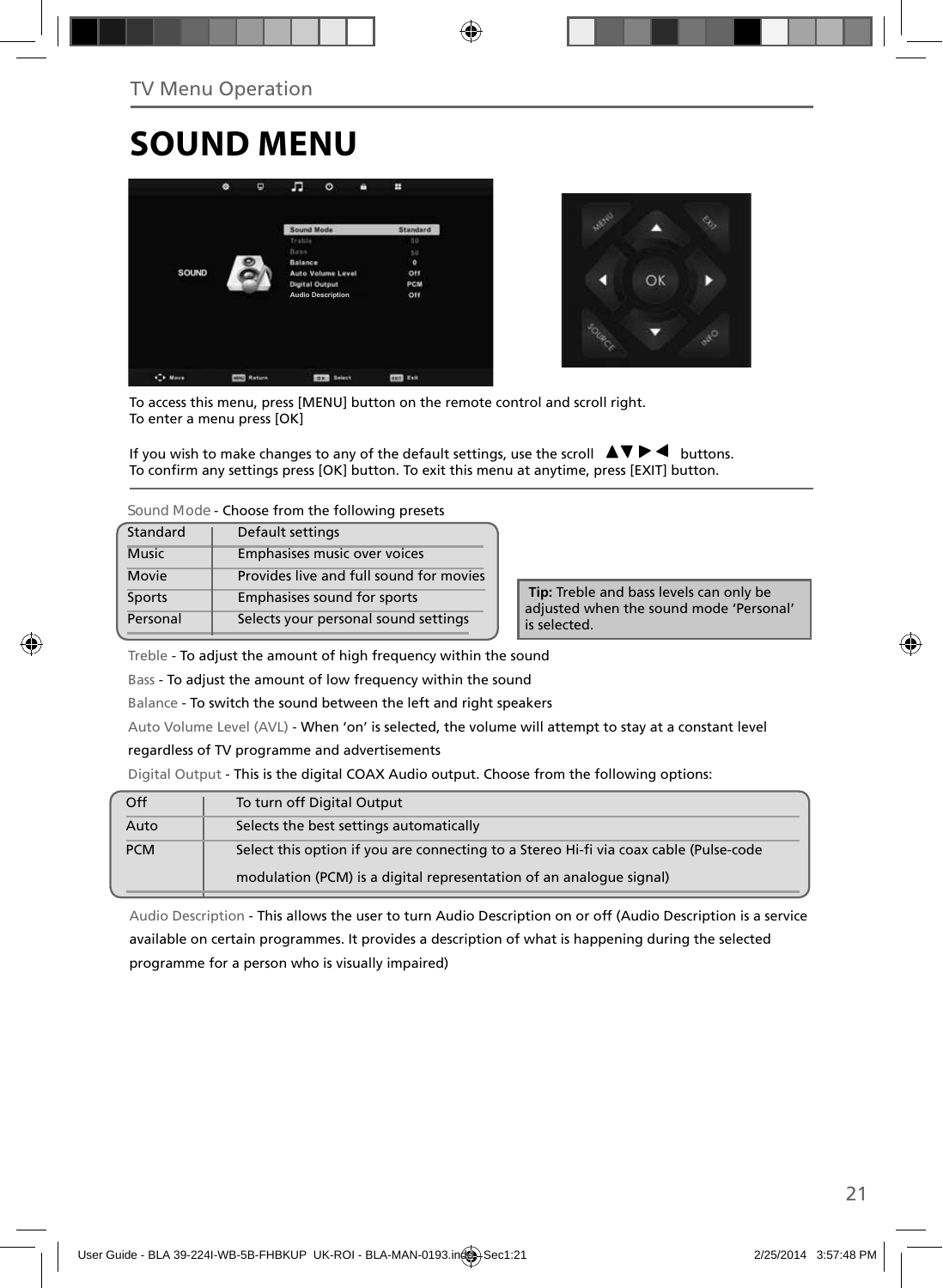### **TIME MENU**





To access this menu, press [MENU] button on the remote control and scroll right. To enter a menu press [OK]

If you wish to make changes to any of the default settings, use the scroll  $\blacktriangle \blacktriangledown \blacktriangleright \blacktriangleleft$  buttons. To confirm any settings press [OK] button. To exit this menu at anytime, press [EXIT] button.

Clock - Shows the date and time

Off Time - Allows you to set a specific time for your TV to turn off

On Time - Allows you to set a specific time for your TV to turn on, the channel it will then display, the

source it will be on and also the volume. This function can then be toggled to repeat every day or a

certain day (the TV must be in standby mode for this to be effective)

Time Zone - Change your current time zone

Sleep Timer - Lets you set the sleep timer so the television automatically switches off after a set amount of

time. Off -> 10min -> 20min -> 30min -> 60min -> 90min -> 120min -> 180min -> 240min

Auto standby - Set Auto standby between 3 hours, 4 hours and 5 hours ( to turn off this function you must exit Home Mode in the Picture Menu)

OSD Timer - Lets you adjust the amount of time the On Screen Menu stays on the screen before disappearing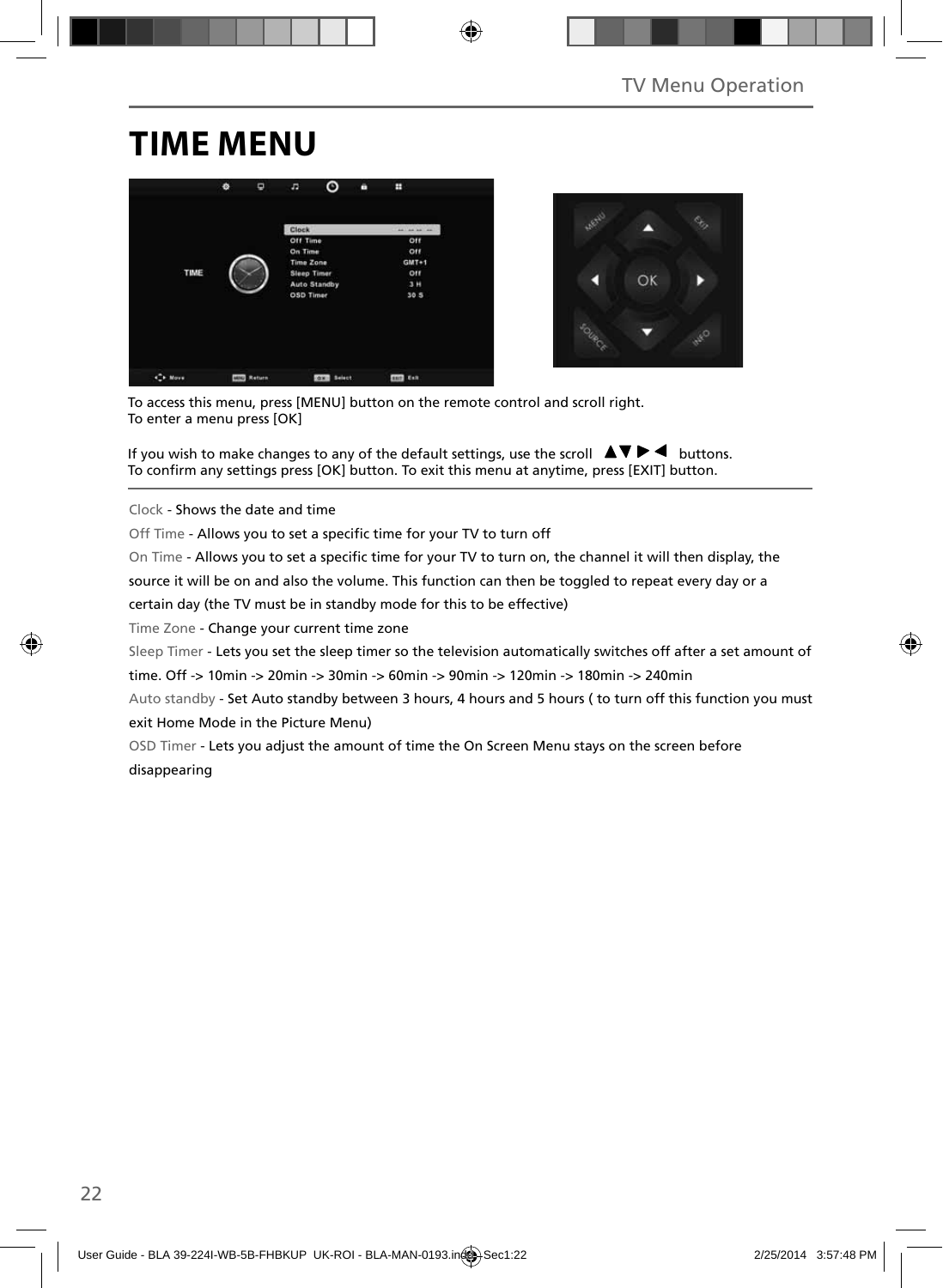## **SYSTEM/HOTEL LOCK MENU**





To access this menu, press [MENU] button on the remote control and scroll right. To enter a menu press [OK]

If you wish to make changes to any of the default settings, use the scroll  $\blacktriangle \blacktriangledown \blacktriangleright \blacktriangleleft$  buttons. To confirm any settings press [OK] button. To exit this menu at anytime, press [EXIT] button.

System/Hotel Lock - Allows you to lock or unlock the menu. You will be asked to enter a 4 digit password

Use the **◄** button to quit the password input or use the **►** button to clear. Default password is 0000.

TV Button Lock - Allows you to lock the buttons on the side of the TV set

Parental Guidance - Allows you to set the rating to block certain content based on age information

Default Source - Allows the user to set the default source. The default source is the source the TV starts on when first switched on

Default Channel - Allows the user to set a channel as the default channel on the Digital source. The

default channel is the channel the TV starts on when first switched on

Source Lock - Allows you to lock the source menu

Channel Lock - Allows you to lock certain channels manually

Max Volume - Allows you to adjust and set the maximum volume

Change Password - Allows you to change the password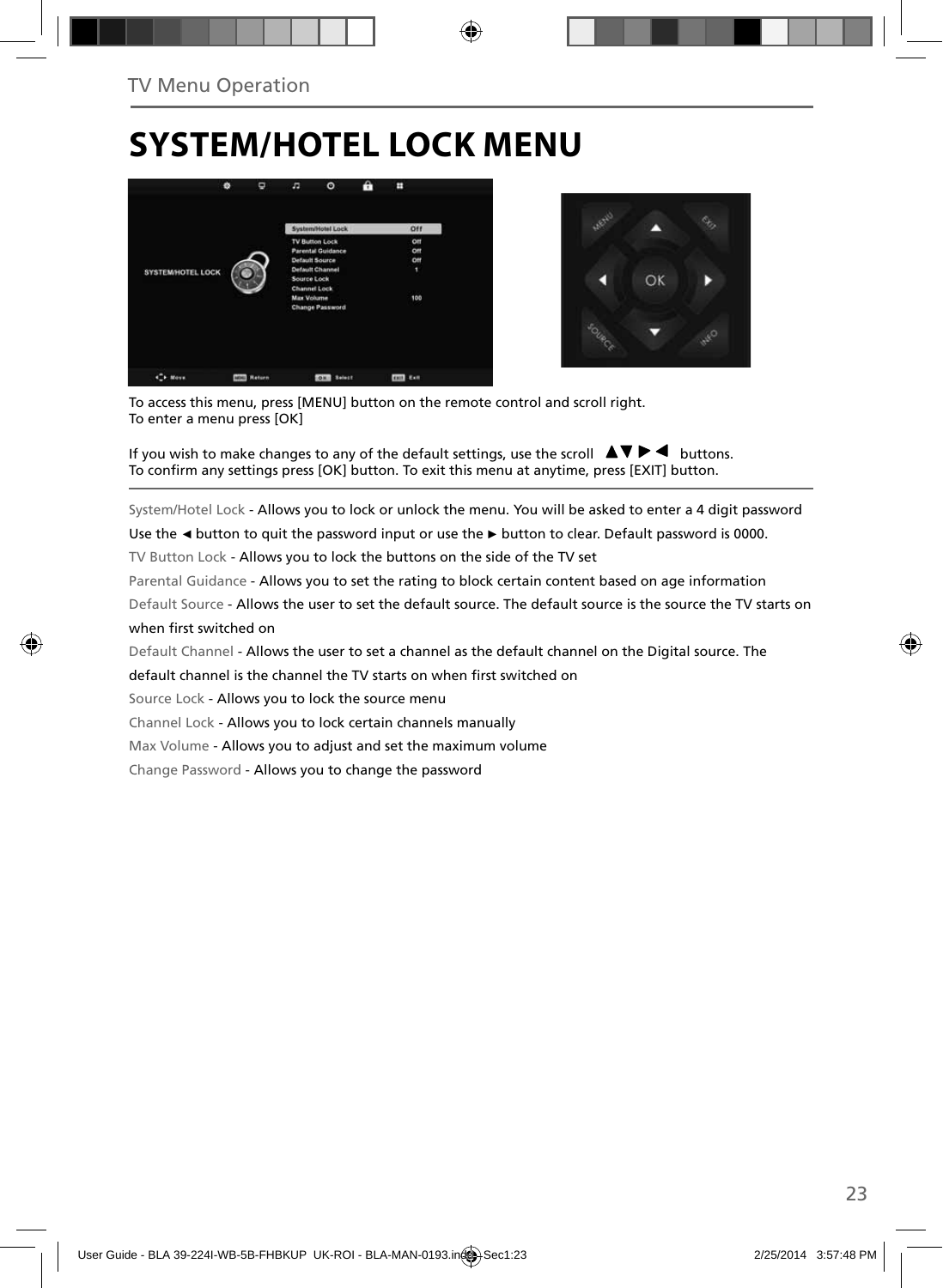## **SETUP MENU**





To access this menu, press [MENU] button on the remote control and scroll right. To enter a menu press [OK]

If you wish to make changes to any of the default settings, use the scroll  $\blacktriangle \blacktriangledown \blacktriangleright \blacktriangleleft$  buttons. To confirm any settings press [OK] button. To exit this menu at anytime, press [EXIT] button.

Language - Allows you to change the language of the menu

Audio Language - Shows the current audio language

Subtitle Language - Shows the current subtitle language

Hearing Impaired - This allows the user to turn on the Hearing Impaired function, this produces subtitles

on the screen which provide a description of what is happening during the selected program.

PVR File System - Allows you to view the format and performance of a USB key

Aspect Ratio - Within the UK the picture format varies depending on the channel/broadcast. There are a number of different options to best meet your needs





Displays the 4:3 picture in its original size. Side bars are shown to fill the 16:9 screen

Original 16:9 Will display the picture from the broadcaster without any change



Fills the screen with a regular 16:9 signal and 4:3 picture format will be stretched to fill the screen

Zoom



The picture is the correct proportion but zoomed in to fill the screen

Stretch



Displays the 14:9 picture in the correct proportion. As a result side bars are shown on the screen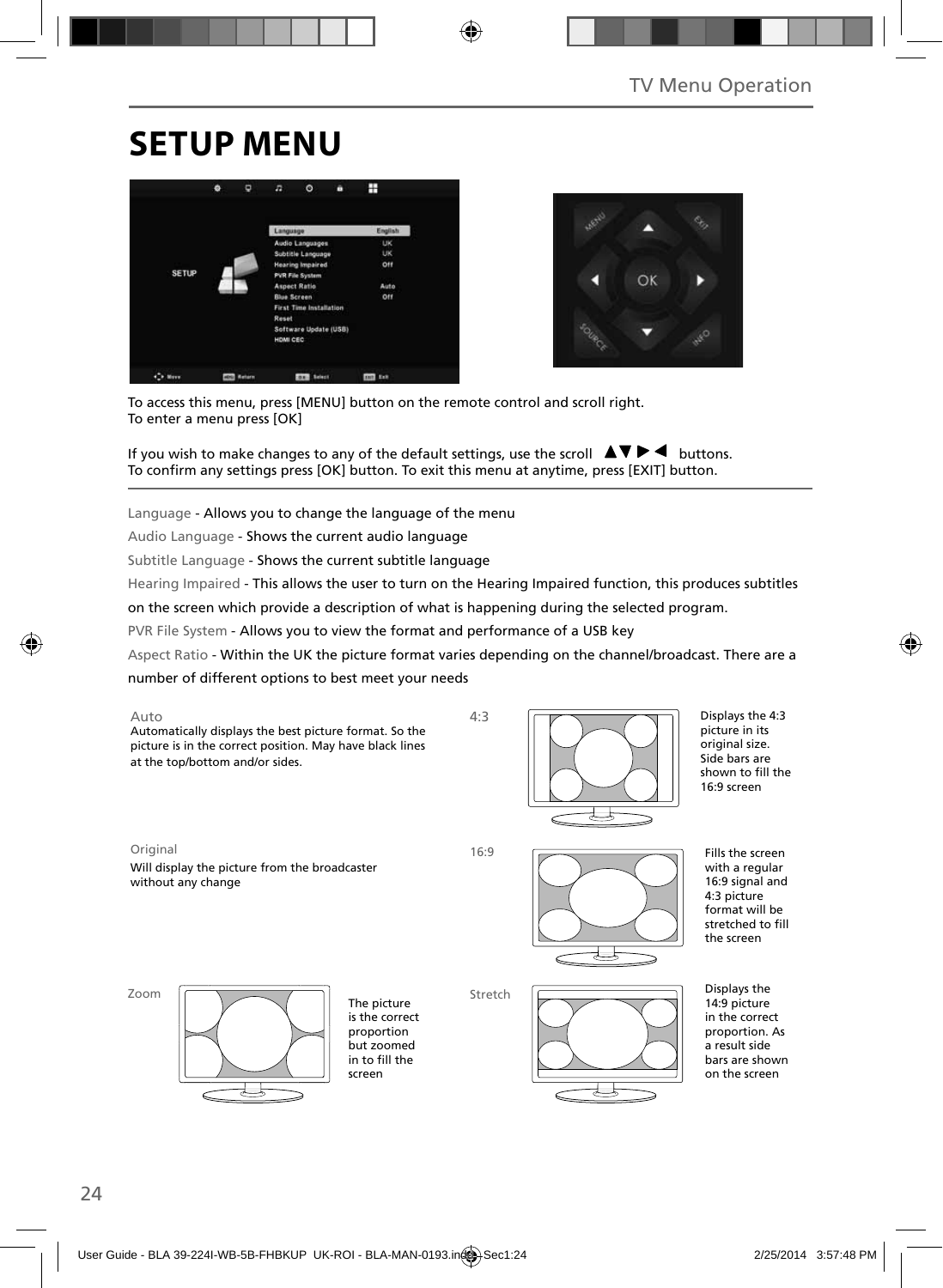### **SETUP MENU**





To access this menu, press [MENU] button on the remote control and scroll right. To enter a menu press [OK]

If you wish to make changes to any of the default settings, use the scroll  $\Box \blacktriangledown \blacktriangleright \blacktriangleleft$  buttons. To confirm any settings press [OK] button. To exit this menu at anytime, press [EXIT] button.

Blue Screen - Changes the background when there is no input between clear and a blue background (Only available on some sources)

First Time Installation - Allows you to access the First Time Installation menu and retune the TV set Reset - This resets the menus to factory settings and clears all the TV channels from the television. Software Update (USB) - From time to time we may release new firmware to improve the operation of the television (available to download). This menu lets you install the new software/firmware onto the television. Further details of how to do this will be issued with the firmware. Contact the helpline or refer to the 'product support' section of the website

HDMI CEC (Consumer Electronic Control) - Allows HDMI devices to control each other and allows the user to operate multiple devices with one remote control. (only available with compatible devices)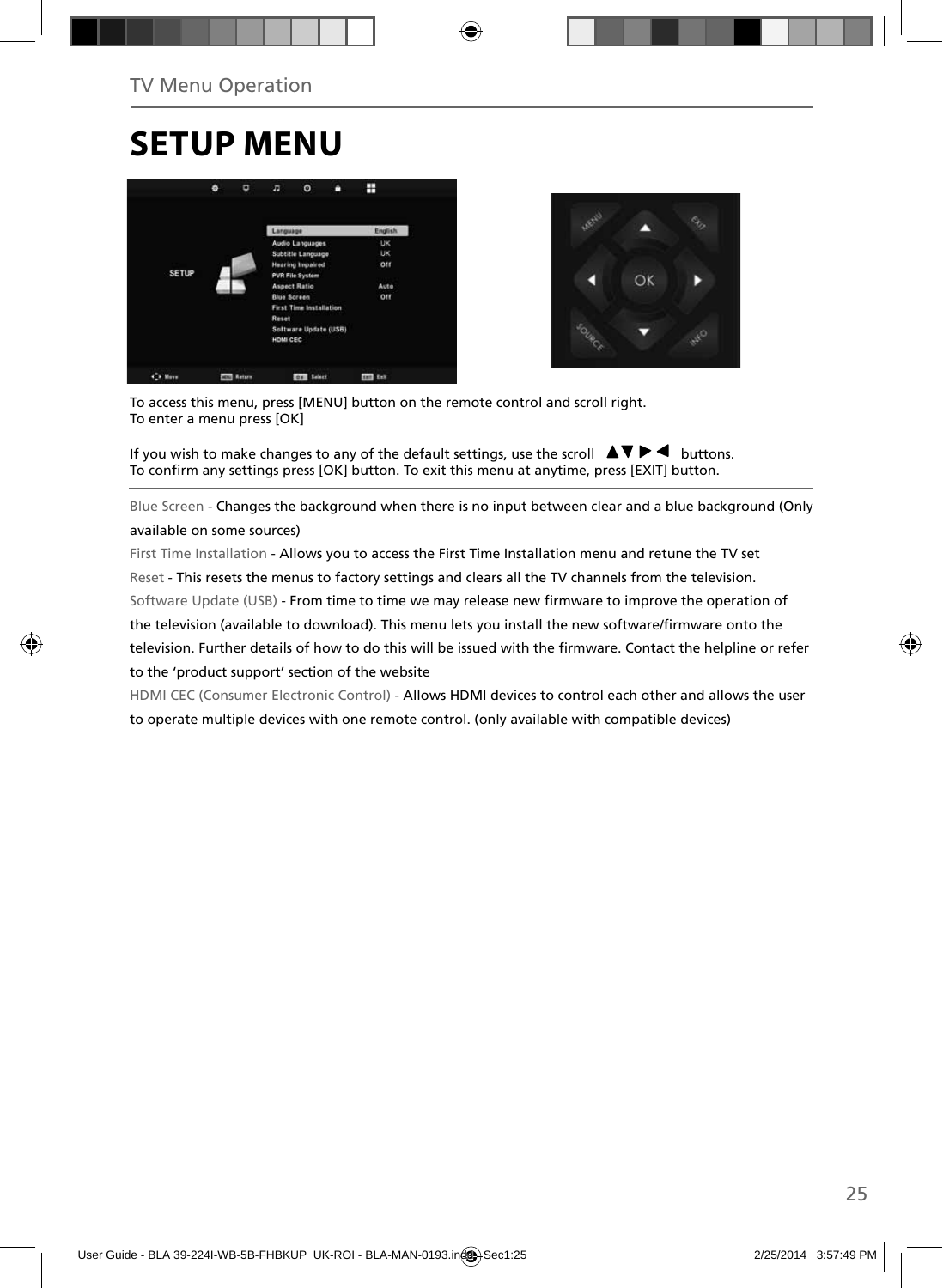# **7 DAY TV GUIDE**

TV Guide is available in Digital TV mode. It provides information about forthcoming programmes (where supported by the Digital channel). You can view the start and end time of all programmes and on all channels for the next 7 days and set reminders.

1) Press [TV GUIDE]. The following 7 Day TV Guide will appear.

|                  |                                                                                                                                                                                                                                                                                                                         | 7 Day TV GUIDE               |                                 |
|------------------|-------------------------------------------------------------------------------------------------------------------------------------------------------------------------------------------------------------------------------------------------------------------------------------------------------------------------|------------------------------|---------------------------------|
| Season 2         | 10 Years Younger: The Challenge<br>Support worker Janice Cassidy's lifestyle of long working hours and a penchant for tanning<br>has taken its toll, while the stress of bringing up two daughters and heavy smoking has<br>affected interior designer Shere Morady. Surgeon Jan Stanek and the team set out to provide |                              |                                 |
|                  |                                                                                                                                                                                                                                                                                                                         |                              | 04 Aug 2010 10:42               |
| BBC1             | 05:00-06:00                                                                                                                                                                                                                                                                                                             |                              | 10 Years Younger: The Challenge |
| BBC <sub>2</sub> | 06:00-06:30                                                                                                                                                                                                                                                                                                             | The Simpsons                 |                                 |
| ITV <sub>1</sub> | 06:30-07:00                                                                                                                                                                                                                                                                                                             | Hollyoaks                    |                                 |
| Channel 4        | 07:00-08:00                                                                                                                                                                                                                                                                                                             | Channel 4 News               |                                 |
| five             | 08:00-09:00                                                                                                                                                                                                                                                                                                             |                              | How to Look Good Naked          |
| BBC <sub>3</sub> | 09:00-10:00                                                                                                                                                                                                                                                                                                             | Newlyweds: The One Year Itch |                                 |
| BBC4             | 10:00-11:15                                                                                                                                                                                                                                                                                                             | <b>Big Brother</b>           |                                 |
| ITV <sub>2</sub> | 11:15-11:45                                                                                                                                                                                                                                                                                                             | The Big Bang Theory          |                                 |
|                  | Remind                                                                                                                                                                                                                                                                                                                  | <b>e</b> Prev Day<br>Display | Next Day<br>EXIT<br>Exit        |

2) Navigate through the menu using  $\blacktriangle \blacktriangledown \blacktriangleright \blacktriangleleft$ 

You can now:

Record a programme by pressing RED (USB device must be connected) Set a reminder by pressing GREEN View a previous day by pressing YELLOW View the next day by pressing BLUE

3) Press [EXIT] to exit the 7 day TV Guide.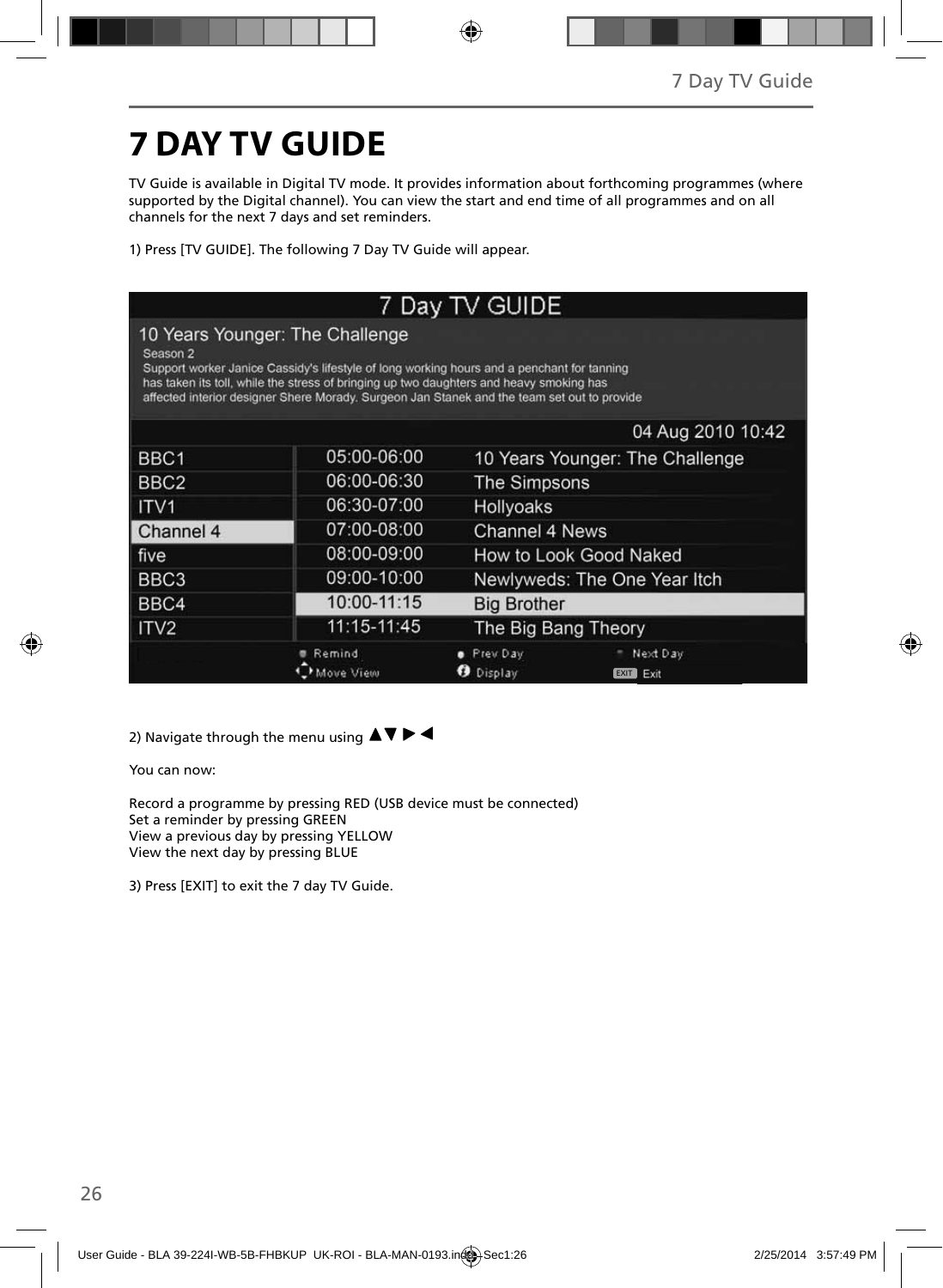### **USB RECORD - DIGITAL MODE**

#### USB RECORD – DIGITAL MODE

Built into this television is a USB record facility. This function is available in Digital mode when used in conjunction with a compatible USB memory stick or USB Hard drive. The benefits of this are as follows:

- Pause live TV and then playback, fast forward and rewind (up to live TV)
- One button record, if you decide you want to record the current programme
- Easy programmable recording from the 7 day TV Guide
- Record TV and watch/listen back on your computer/laptop

Due to the nature of the product, it is necessary to use a high speed USB memory stick (as the TV reads from and writes to the memory stick at the same time, some memory sticks may not be suitable)

You can purchase high speed memory sticks from some computer stores, alternatively, we have a selection of tested and compatible memory sticks available to purchase directly from the helpline/web site.

Minimum Specification - USB Memory Stick

| <b>Read Speed</b>  | 20 MB/s (Mega Byte Per Second) |  |
|--------------------|--------------------------------|--|
| <b>Write Speed</b> | 6 MB/s (Mega Byte Per Second)  |  |

**If you wish to use a USB portable hard drive larger than 32GB, please refer to the FAQ section at the rear of this user guide.**

#### Pause Live TV (Time Shift)

Pausing Live TV is very simple.



 $\left(\mathbf{H}\right)$  - Press the play/pause button and the television will pause and the live content will be recorded. To resume watching press play/pause again.

 $\bigoplus$  - Press fast forward to go forward in a recording (i.e. to skip adverts)

 $\bigcirc$  - Press fast rewind to go back in a recording (i.e. if you fast forwarded too far)

Tip: When you switch the TV to standby or change channel the Time Shift memory is wiped. To restart time shift you must press play/pause button.

#### One Button Record

At any point in time you may decide to record the current channel that you are watching. To do this you need to press the red button highlighted below.



Tip: This television contains one TV tuner, therefore it can only record the channel you are watching or record one channel while the television is in standby mode.

Note: USB record function is only avilable in Digital/Saorview TV mode. Due to copyright laws and illegal copying/recording it is not possible to record to/from any other input/output source.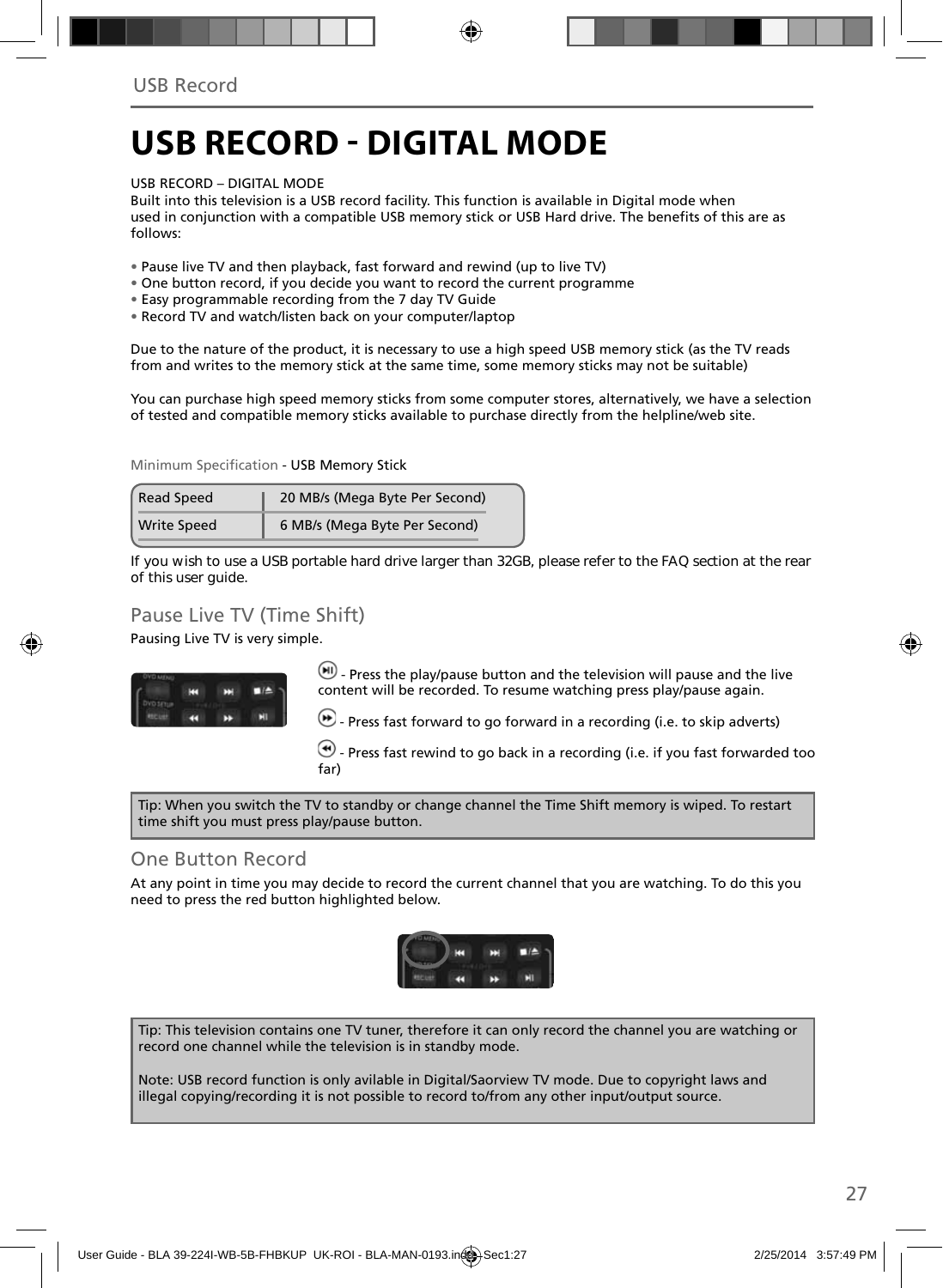## **USB MODE / MEDIA PLAYER**

USB mode offers playback of various different types of content that you have saved on your USB Memory Stick.

On switching to USB source the above menu screen will appear. The content will be divided into Photo, Music, Movie and Text based on file type.



1) You can navigate through the menus using the scroll  $\triangle \triangledown \triangleright \vec{\blacktriangle}$  buttons. To confirm the item you wish to play/view press [OK] button.



2) Select the drive you require. (If your drive only has 1 partition you will only see 1 item).



3) You can now access the item. Press OK to view. 4) While viewing you control the item using



or by pressing (i) and using  $\Delta \nabla \blacktriangleright$   $\blacktriangle$  and (OK)



Tip: If you experience a playback issue, please ensure the files being used are the correct format (example - the picture plays but no sound) See technical specification page for compatible file types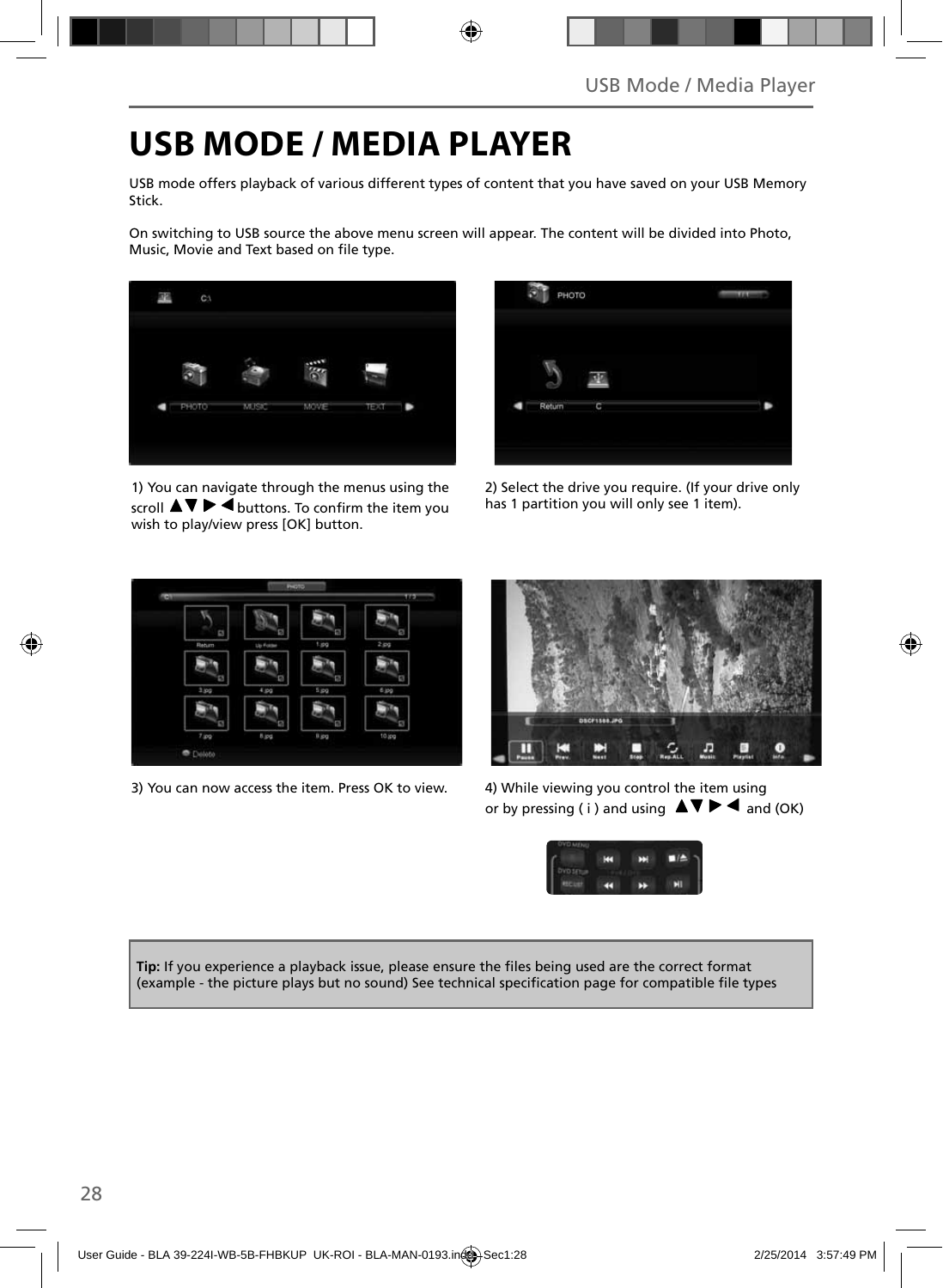### **USING YOUR TV WITH A SKY DIGITAL SET TOP BOX**

#### **Option 1) Connecting your TV to your Sky box (when both the TV and Sky Box are located in the same room)**

Depending on your Sky Box & TV model, connect either by SCART or HDMI cables (available separately)

If connecting by SCART, select the 'Input source' on the TV as SCART.

If connecting by HDMI, select the 'Input source' on the TV as HDMI (if the TV has more than 1 HDMI port, ensure you select the input source to match the HDMI numbered port on the rear of the TV)

If you wish to use your Sky remote to operate the TV's functions, you will need a Sky remote control (Revision 9 or later) and you will need to programme a 4 digit code into it. See bottom of this page.

# Sky Box SCART or HDMI cable

#### **Option 2) Connecting your TV to your Sky box (when your Sky box is located in a different room to the TV)**

Please note, if you are adding a 'Magic Eye/TV Link' to your system so that you can use your Sky remote control to change the Sky channel in the room where the 2nd TV is located, please refer to the instructions included with the TV link/magic eye in order to ensure the RF or RF2 output on your Sky box is powered on. (The red LED light on the TV link/magic eye will light up if the RF / RF2 output is correctly set up) If you do not have the instructions that came with the TV link/magic eye, instructions on how to do it can be found on our web site.



1) To tune the TV to the Sky box, on the 2nd TV, select the 'Analogue' input source.

2) Select the channel that you wish to store the Sky box/channel on. (If you do not use channels 1-5 because you no longer have analogue terrestrial channels after digital switchover, you may choose to select channel 1 to store the Sky box/channel, if you still have and use analogue channels 1-5, you may for example decide that channel 6 is the best option for you)

3) Press the corresponding number on the remote control to select the desired analogue channel chosen as per point 2 above.

4) On the TV remote control, press Menu. Now navigate through the menus to select Manual Tuning or Analogue Manual tuning (refer to the Tuning/Channel menu section of this user guide if necessary)

5) Manually tune in the channel (usually, the Sky box is at a frequency between 800Mhz and 850Mhz) once the Sky box/channel is found, press 'OK' to store it.

If you wish to use your Sky remote to operate the TV's functions, you will need a Sky remote control (Revision 9 or later) and you will need to programme a 4 digit code into it. See below.

#### **Using a Sky Remote or a Universal Remote to operate your TV**

**Sky Remote Control** - If you wish to use your Sky remote to operate the basic functions of your TV, you need to programme a 4 digit code into it. Please note - you will need the latest Sky Revision 9 remote control as this is the only version that includes the latest software/firmware necessary to operate this model of TV. **The code required for this television is 2134.** If you wish to upgrade/replace your existing Sky remote control to the latest version, you can do so on our web site.

**Universal Remote Control** - If you wish to use a Universal remote control to operate your TV, please refer to the website for a full list of codes. (Please note we only have codes for One for All branded remote controls, if you have an alternative brand of Universal remote, please refer to the manufacturer for the code.)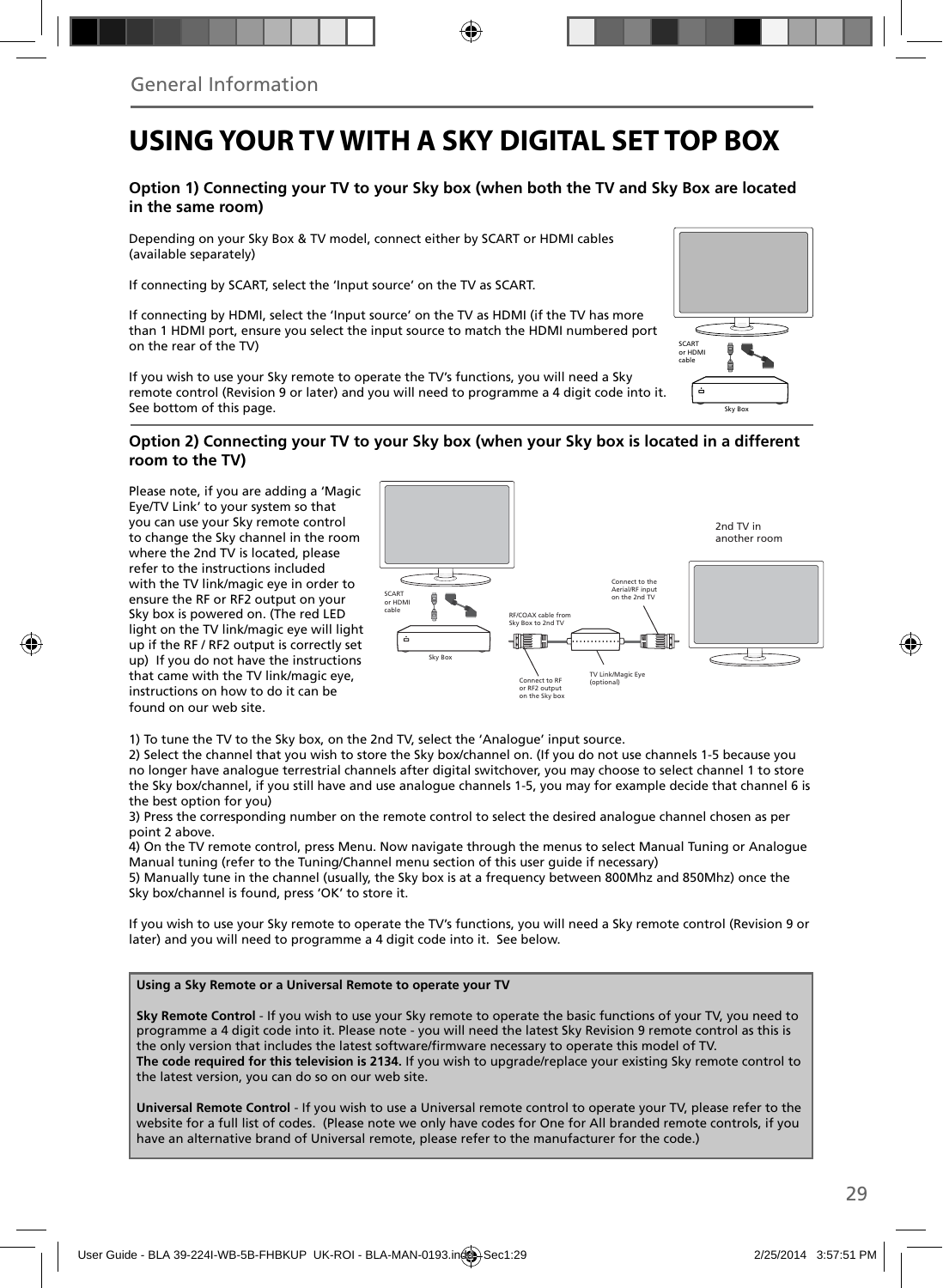# **FREQUENTLY ASKED QUESTIONS**

| General                        | I would like to have louder<br>sound by connecting<br>additional speakers                                                               | 1) Use the 3.5mm headphone output and a 3.5mm to phono cable<br>(available separately) to connect to an amplifier/surround sound system.<br>Please note this will deactivate the TV's built in speakers.<br>2) Connect a COAX cable from the TV's COAX output to your<br>amplifier/surround systems COAX input.                                                                                                                                                                                                                                                                                                                      |
|--------------------------------|-----------------------------------------------------------------------------------------------------------------------------------------|--------------------------------------------------------------------------------------------------------------------------------------------------------------------------------------------------------------------------------------------------------------------------------------------------------------------------------------------------------------------------------------------------------------------------------------------------------------------------------------------------------------------------------------------------------------------------------------------------------------------------------------|
| General                        | Why are some options in<br>the menu unavailable and<br>greyed out                                                                       | Some options are only available in certain sources, i.e. HDMI. They are<br>unavailable in the other sources where they have no affect.                                                                                                                                                                                                                                                                                                                                                                                                                                                                                               |
| General                        | Can I stop my TV automatically<br>turning off after 4hrs?                                                                               | Yes, in the time settings menu, scroll down to Auto standby and select<br>OFF.                                                                                                                                                                                                                                                                                                                                                                                                                                                                                                                                                       |
| TV                             | I have tuned in Digital TV<br>but I am not receiving any<br>or all of the channels and/<br>or the channels I receive are<br>breaking up | 1) Check you are in an area that can receive Freeview/Saorview<br>Visit www.freeview.co.uk or www.Saorview.ie<br>2) Check you are using an aerial that is able to receive a good digital<br>signal. In most cases, you will need an outdoor digital hi-gain/wideband<br>aerial. In areas that have excellent digital coverage, you may be able<br>to use a loft type aerial but it is highly likely that you will also need to<br>connect a booster between the back of the TV and the TV aerial wall<br>socket. Unfortunately, to receive a good enough digital signal, it is not<br>possible to use a portable/indoor type aerial. |
| TV                             | I have re-tuned my television<br>but when I switch it off it is<br>not storing the channels                                             | Complete a first time installation, please refer to the set-up menu section<br>of the manual of how to do this.                                                                                                                                                                                                                                                                                                                                                                                                                                                                                                                      |
| <b>VCR/DVD</b><br>Recorder     | I have connected the TV to<br>my VCR or DVD Recorder via<br>SCART but it is not recording                                               | In addition to connecting via SCART, you should connect the aerial cable<br>from the wall socket to your VCR/DVD Recorder and another aerial cable<br>from the VCR/DVD Recorder to the TV.                                                                                                                                                                                                                                                                                                                                                                                                                                           |
| <b>Game Consoles</b>           | I have connected my PS3 to<br>the TV via HDMI, but I am<br>not receiving any pictures or<br>sound on my Television                      | 1) Ensure the TVs source is on HDMI.<br>2) Check your settings on your PS3 are as per the PS3 instruction manual.                                                                                                                                                                                                                                                                                                                                                                                                                                                                                                                    |
| Game Consoles                  | I have connected my<br>Xbox 360 to the TV via<br>Component Cables (Red,<br>Green & Blue) but I am not<br>receiving any sound            | Component cables only provide HD Pictures. For the sound you will need<br>to connect the Red & White audio cables on the Xbox to the Red & White<br>phono inputs on the rear of the TV. Please refer to the 'Connections'<br>pages.                                                                                                                                                                                                                                                                                                                                                                                                  |
| USB Mode                       | I have inserted a USB<br>Memory Key, but the TV<br>does not recognise it                                                                | Ensure the USB Memory Key is formatted to type FAT32.                                                                                                                                                                                                                                                                                                                                                                                                                                                                                                                                                                                |
| <b>USB Mode</b>                | Using a USB portable hard<br>drive / larger than 32GB                                                                                   | If you wish to use a portable hard drive larger than 32GB, please note<br>that it must be formatted to the FAT32 file system in order to operate on<br>this TV. Windows XP/Vista computers are only capable of formatting up<br>to 32GB, therefore, you will need a software programme/utility to format<br>larger hard drives. Please refer to the web site for more information.                                                                                                                                                                                                                                                   |
| System Lock                    | I have changed the password<br>on the television and now<br>forgotten it                                                                | There is a master password of 4711, to gain access to the TV menu and<br>reset the normal password.                                                                                                                                                                                                                                                                                                                                                                                                                                                                                                                                  |
| USB Record /<br>TV models only | I cannot change the channel,<br>access the menu or use the<br>red button                                                                | During Time Shift you cannot change the channel, access the menu or use<br>the red button                                                                                                                                                                                                                                                                                                                                                                                                                                                                                                                                            |
| USB Record /<br>TV models only | When using the USB to<br>record the picture 'breaks<br>up' or experience loss of<br>sound.                                              | Check the USB Memory Stick meet the minimum requirements of Read<br>Speed - 20 MB/s (Mega Byte Per Second), Write Speed - 6 MB/s (Mega Byte<br>Per Second)                                                                                                                                                                                                                                                                                                                                                                                                                                                                           |

Supplier may change TV Software and On Screen Graphics without warning during production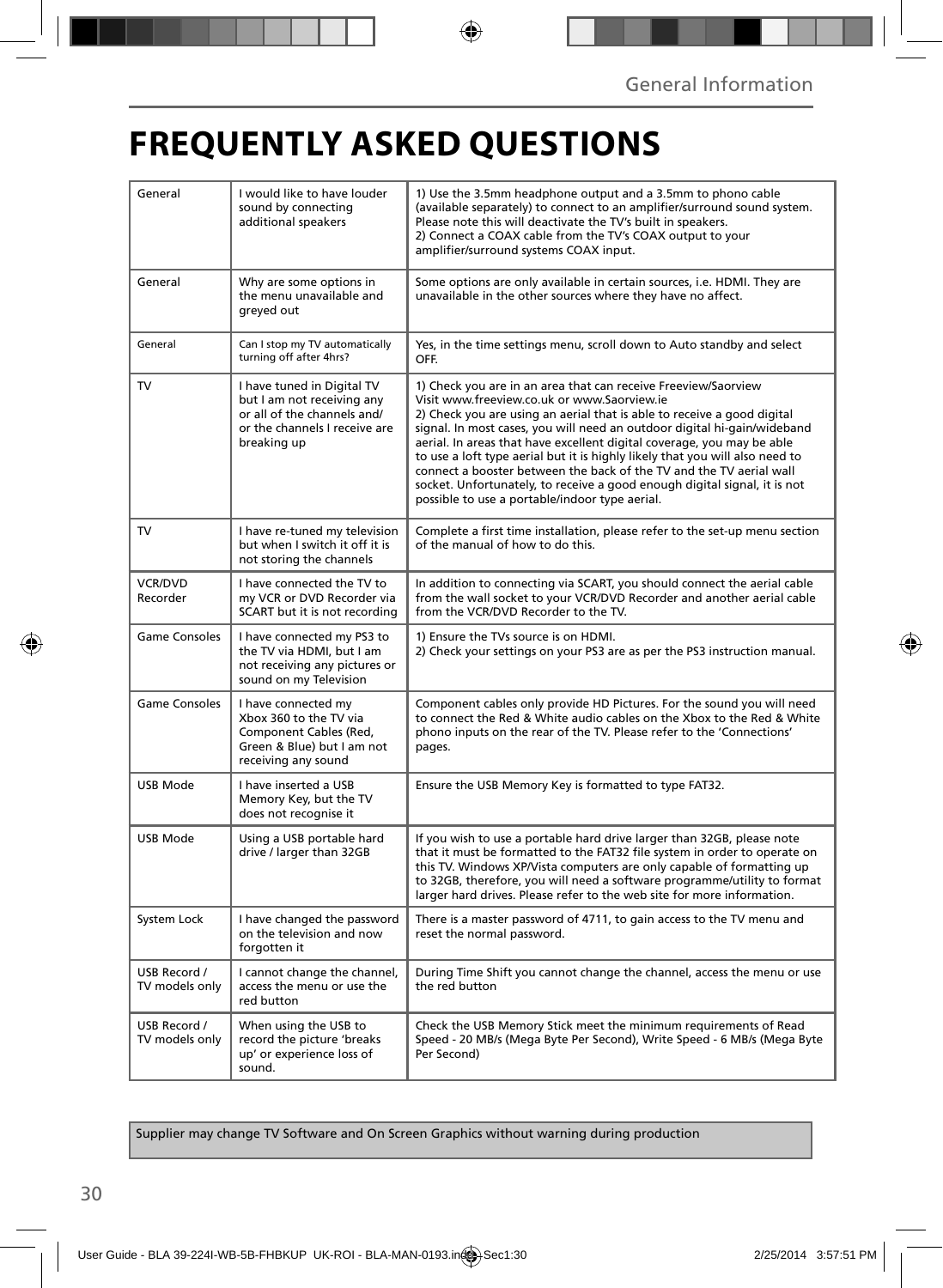### **TECHNICAL SPECIFICATION**

| Model                                     | 39/224I-WB-5B-FHCUP<br>39/224I-WB-5B-FHKUP                                                                                                                                               |  |  |  |
|-------------------------------------------|------------------------------------------------------------------------------------------------------------------------------------------------------------------------------------------|--|--|--|
| Screen size<br>(diagonal)                 | 39"/99cm                                                                                                                                                                                 |  |  |  |
| <b>Resolution</b>                         | 1920 x 1080                                                                                                                                                                              |  |  |  |
| <b>RF</b>                                 | 75 ohm Antenna / PAL-SECAM                                                                                                                                                               |  |  |  |
| <b>Inputs</b>                             | 3 x HDMI, 1 x USB, 1 x SCART, 1 x Composite/Video,<br>1 x VGA/PC Input, 1 x VGA/PC Audio in, 1 x Mini Component / Y Pb Pr,<br>1 x Audio In for Composite / Video and Component / Y Pb Pr |  |  |  |
| <b>Sound Outputs</b>                      | 1 x 3.5mm Headphone/Audio out, 1 x COAX out                                                                                                                                              |  |  |  |
| Sound power,<br>watts (RMS)               | $2 \times 8$                                                                                                                                                                             |  |  |  |
| <b>Voltage and power</b><br>consumption   | $110 - 240V \sim 50/60$ Hz<br>45/60/80W<br>(ecomode/<br>standard/max)<br>(<0,5W in StandBy)<br>(0W in OFF mode)                                                                          |  |  |  |
| <b>Annual Energy</b><br>Consumption       | 66 kWh                                                                                                                                                                                   |  |  |  |
| <b>Energy Rating (EEI)</b>                | $A+$                                                                                                                                                                                     |  |  |  |
| <b>Dimensions including</b><br>stand (mm) | 891W x 595H x 210D                                                                                                                                                                       |  |  |  |
| Net weight (Kgs)                          | 12.5                                                                                                                                                                                     |  |  |  |
| <b>Wall Mounting</b>                      | VESA 400 X 400                                                                                                                                                                           |  |  |  |

### **Compatible files in USB Mode**

| Media   | File Ext. | Codec                         |            |                           |  |  |
|---------|-----------|-------------------------------|------------|---------------------------|--|--|
|         |           | Video                         | Audio      |                           |  |  |
| Movie   | .mpg      | Mpeg-1, Mpeg-2                |            | Max Resolution: 1920x1080 |  |  |
|         | .avi      | Xvid, MJPEG,<br>MPEG-4 SP/ASP |            | Max Data rate: 40Mbps     |  |  |
|         | .ts       | Mpeg-2                        |            | Max Resolution: 1920x1080 |  |  |
|         | .dat      | Mpeg-1                        | MP3, WMA   | Max Data rate: 40Mbps     |  |  |
|         | .mp4      | Mpeg-1, Mpeg-2                |            | Max Resolution: 1024x768  |  |  |
| Music   | .vob      | Mpeg-2                        | MP3        | Max Data rate: 40Mbps     |  |  |
|         | mp3.      |                               |            | Sample Rate 16K-48KHz     |  |  |
|         | .wma      |                               | <b>WMA</b> | Bit rate: 32K - 442Kbps   |  |  |
| Picture | .jpg      | <b>Progressive JPEG</b>       |            | Max Resolution: 1024x768  |  |  |
|         | .jpeg     | <b>Baseline JPEG</b>          |            | Max Resolution: 8192x8192 |  |  |
|         | .bmp      | <b>BMP</b>                    |            | Max Resolution: 6500x6500 |  |  |
|         |           |                               |            |                           |  |  |